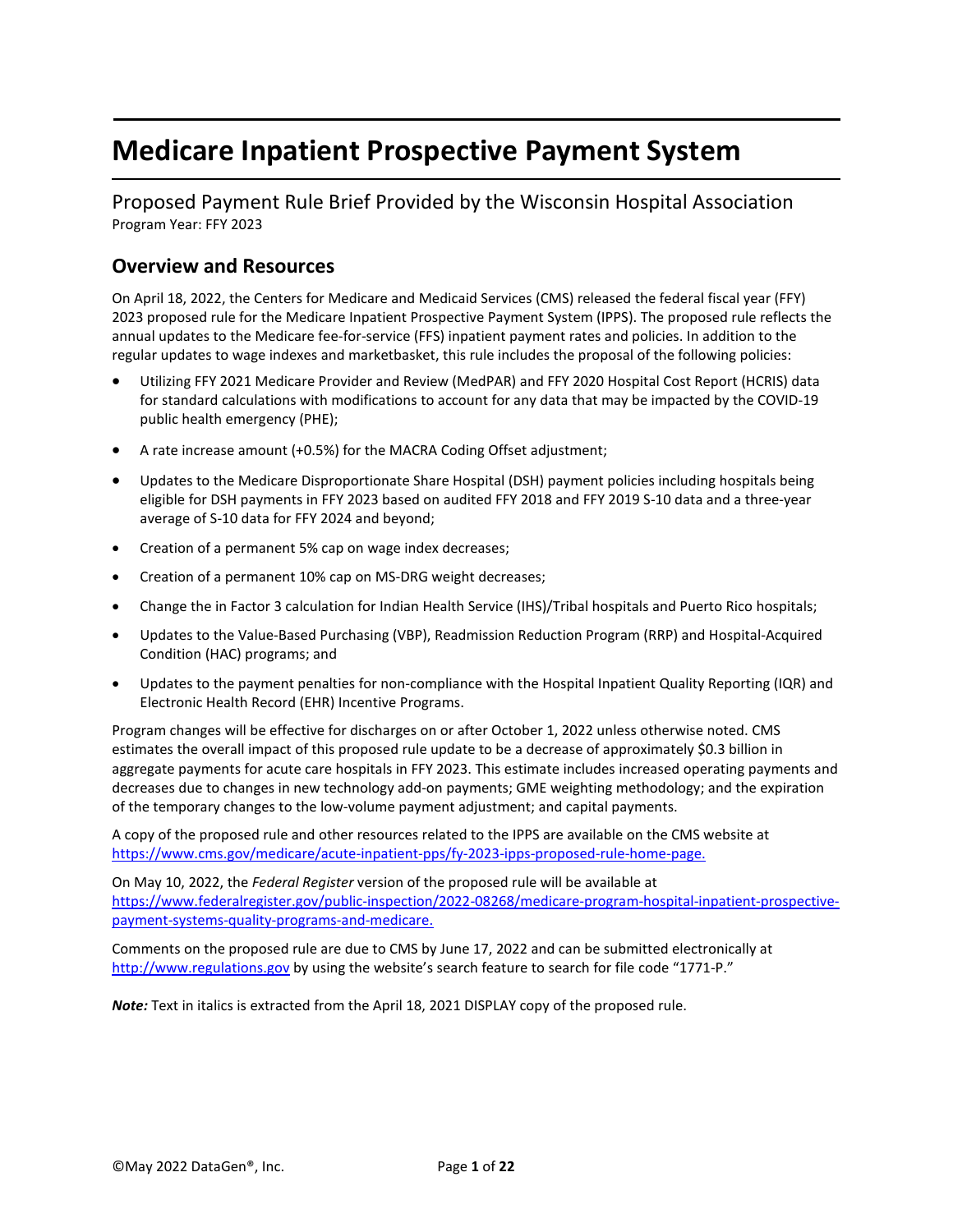#### **IPPS Payment Rates**

*DISPLAY pages 44 – 52, 55 – 57, 777 – 784, 946 – 949, 1,509 – 1,565, 1,568 – 1,594, and 1,646*

The table below lists the federal operating and capital rates proposed for FFY 2023 compared to the rates currently in effect for FFY 2022. These rates include all marketbasket increases and reductions as well as the application of annual budget neutrality factors. These rates do not reflect any hospital-specific adjustments (e.g. penalty for noncompliance under the IQR Program and EHR Meaningful Use Program, quality penalties/payments, DSH, etc.).

|                               | Final<br><b>FFY 2022</b> | Proposed<br><b>FFY 2023</b> | Percent Change |
|-------------------------------|--------------------------|-----------------------------|----------------|
| <b>Federal Operating Rate</b> | \$6,121.65               | \$6,315.77                  | $+3.17%$       |
| <b>Federal Capital Rate</b>   | \$472.59                 | \$480.29                    | $+1.63%$       |

The following table provides details for the proposed annual updates to the inpatient federal operating, hospitalspecific, and federal capital rates for FFY 2023.

|                                                                            | <b>Federal Operating</b><br>Rate | Hospital-<br><b>Specific Rates</b> | <b>Federal Capital Rate</b> |
|----------------------------------------------------------------------------|----------------------------------|------------------------------------|-----------------------------|
| Marketbasket/Capital Input Price Index update                              | $+3.1%$                          |                                    | $+1.7%$                     |
| ACA-Mandated Productivity Adjustment                                       | -0.4 percentage point (PPT)      |                                    |                             |
| <b>MACRA-Mandated Retrospective Documentation</b><br>and Coding Adjustment | $+0.5%$                          |                                    |                             |
| Lowest Quartile Wage Index Adjustment                                      | $+0.02%$                         |                                    | $-0.03\%$                   |
| Wage Index Cap Policy                                                      | $-0.03%$                         |                                    |                             |
| <b>MS-DRG Weight Cap Policy</b>                                            | $-0.02%$                         |                                    | $-0.02%$                    |
| <b>Annual Budget Neutrality Adjustments</b>                                | $-0.01%$                         |                                    | $-0.02%$                    |
| <b>Net Rate Update</b>                                                     | $+3.17%$                         | $+2.66%$                           | $+1.63%$                    |

• **Effects of the Inpatient Quality Reporting (IQR) and EHR Incentive Programs** *(DISPLAY pages 777 – 781, 1,510 – 1,511, and 1,571 – 1,572)*: The IQR MB penalty imposes a 25% reduction to the full MB and the EHR Meaningful Use (MU) penalty imposed a 75% reduction to the full MB; hence the entirety of the full MB update is at risk between these two penalty programs. A table displaying the various proposed update scenarios for FFY 2023 is below:

|                                                                                           | <b>Neither</b> | <b>IQR</b>             | <b>EHR MU</b>          | <b>Both</b>            |
|-------------------------------------------------------------------------------------------|----------------|------------------------|------------------------|------------------------|
|                                                                                           | Penalty        | Penalty                | Penalty                | Penalties              |
| Net Federal Rate Marketbasket Update (3.1% MB less)<br>0.4 PPT productivity adjustment)   | $+2.7%$        |                        |                        |                        |
| Penalty for Failure to Submit IQR Quality Data<br>(25% of the base MB Update of 3.1%)     |                | $-0.775$<br><b>PPT</b> |                        | $-0.775$<br><b>PPT</b> |
| Penalty for Failure to be a Meaningful User of EHR<br>(75% of the base MB Update of 3.1%) |                |                        | $-2.325$<br><b>PPT</b> | $-2.325$<br><b>PPT</b> |
| <b>Adjusted Net Marketbasket Update</b><br>(prior to other adjustments)                   | $+2.7%$        | $+1.925%$              | $+0.375%$              | $-0.4%$                |

• **Use of FFY 2021 Data and Methodology Modifications (***DISPLAY pages 44 – 52):* In past years, CMS has utilized the best available data sources for IPPS rate setting, including MedPAR claims data for the fiscal year that is two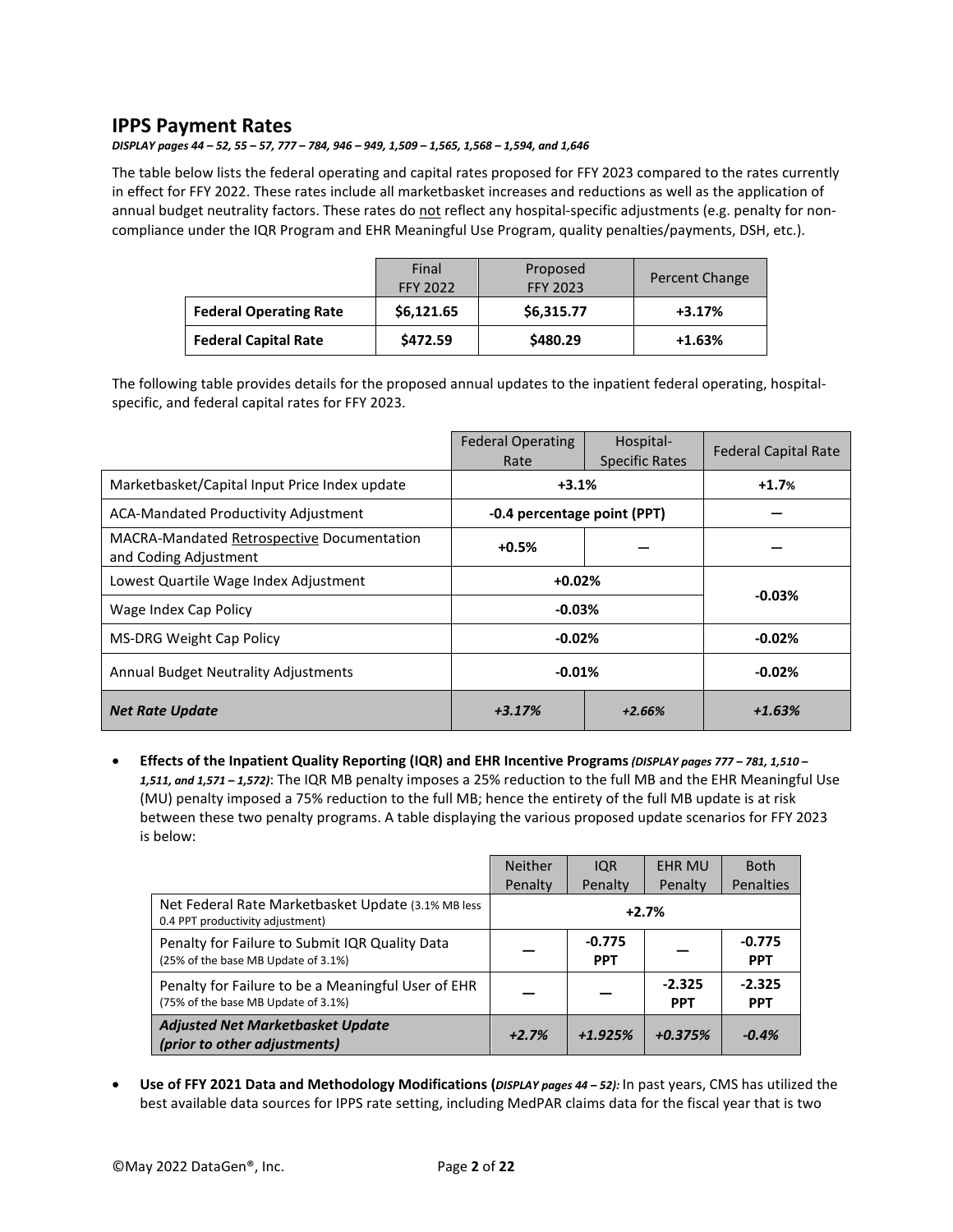years prior and hospital cost repot (HCRIS) data beginning three fiscal years prior to the rate setting year (FFYs 2021 and 2020, respectively for FFY 2023). However, in the FFY 2022 IPPS final rule, CMS adopted the use of FFY 2019 data due to FFY 2020 data being significantly impacted by the COVID-19 public health emergency (PHE). Similarly, a CMS analysis has found that both the FFY 2021 MedPAR and FFY 2020 HCRIS data also contain figures that were significantly impacted by the PHE. CMS believes that, due to an expected continued impact of COVID-19 on hospitalizations, the use of the FFY 2021 data would still be appropriate, with the following modifications:

- o Modifying the calculation of the MS-DRG relative weights by averaging two sets of weights, one including COVID-19 claims and one excluding COVID-19 claims, to reduce the effect of COVID-19 cases on relative weights; and
- o Inflating the charges from the FYY 2021 MedPAR claims using a factor computed by comparing the average covered charge per case in the March 2019 MedPAR file of FFY 2018 to the average covered charge per case in the March 2020 MedPAR file of FFY 2019 to determine the outlier fixed-loss amount. CMS also proposes to adjust the cost-to-charge ratios (CCR) from the December 2021 update of the provider specific file (PSF) by comparing the percentage change in the national average case-weighted CCR from the March 2019 PSF to that in the March 2020 PSF.

CMS is also requesting comments on the use of FFY 2021 data for FFY 2023 rate setting without these proposed modifications, noting that the FFY 2023 outlier fixed-loss amount will be significantly higher under this alternative approach. Supplemental information, including relative weights and the fixed-loss amount, can be found in Appendix A of the proposed rule.

- **Retrospective Coding Adjustment** *(DISPLAY pages 55 – 57 and 1,536)***:** CMS is proposing a retrospective coding adjustment of +0.5% to the federal operating rate in FFY 2023 as part of the sixth and final year of rate increases tied to the American Taxpayer Relief Act (ATRA). The initial coding offset rate increase was authorized as part of ATRA, which required inpatient payments to be reduced by \$11 billion over a 4-year period, resulting in a cumulative rate offset of approximately -3.2%.
- **Outlier Payments** *(DISPLAY pages 1,536 – 1,562)***:** CMS continues to believe that using a methodology that incorporates historic cost report outlier reconciliations to develop the outlier threshold is a reasonable approach and would provide a better predictor for upcoming fiscal year. Therefore, for FFY 2023, CMS is proposing to incorporate total outlier reconciliation dollars from the FFY 2017 cost reports into the outlier model using a similar methodology to FFY 2022.

CMS is also proposing to use the proposed estimated per-discharge IHS/Tribal and Puerto Rico supplemental payments in the calculation of the proposed outlier fixed-loss cost threshold, consistent with the policy of including estimated uncompensated care payments.

Analysis done by CMS determined outlier payments at 5.11% of total IPPS payments; CMS is proposing an outlier threshold of \$43,214 for FFY 2023, which includes a charge inflation factor which is proposed to be calculated using the March 2019 MedPAR file of FFY 2018 charge data and the March 2020 MedPAR file of FFY 2019 charge data. This proposed threshold is 39.45% higher than the current (FFY 2022) outlier threshold of \$30,988.

• **Stem Cell Acquisition Budget Neutrality Factor (***DISPLAY page 1,513*): CMS is proposing to continue to not remove the Stem Cell Acquisition budget neutrality factor and to also not apply a new factor for FFY 2023 as they do not believe that it would satisfy budget neutrality requirements. CMS intends to consider using cost report data regarding reasonable acquisition costs when it becomes available for future budget neutrality adjustments.

### **Wage Index**

*DISPLAY pages 630 – 699, 1,526 – 1,534, and 1,566 – 1,568*

• **Permanent Cap on Wage Index Decreases** *(DISPLAY pages 691 – 699 and 1,532 – 1,534)***:** In the past, CMS implemented wage index transition policies with limited duration in order to phase in significant changes to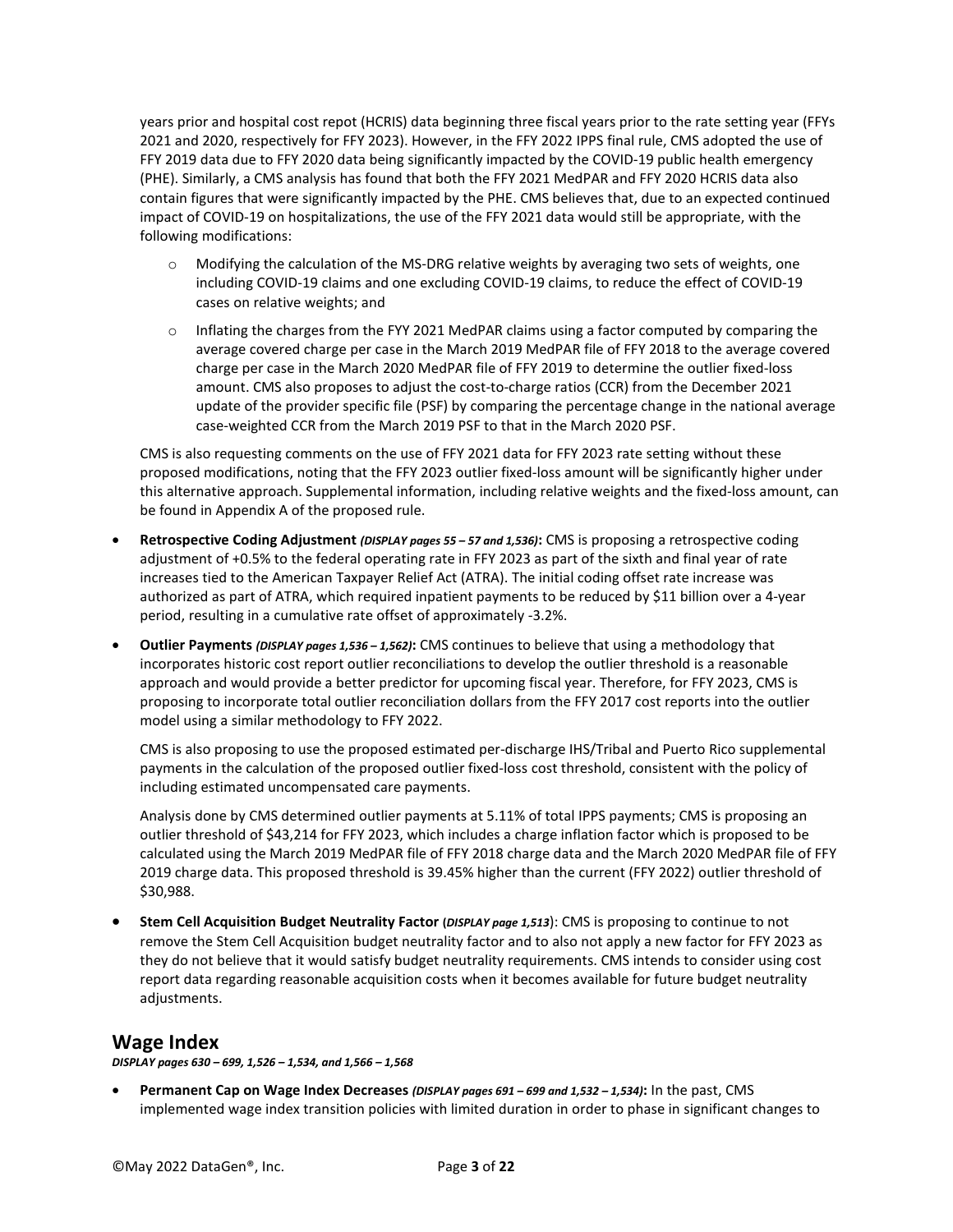labor market areas with the intent to mitigate short-term negative impact to affected providers. Additionally, CMS recognizes that there are also year-to-year fluctuations in wage indexes that can occur due to external factors beyond a provider's control. In order to reduce large swings in year-to-year wage index changes and increase the predictability of IPPS payments, CMS is proposing to apply a 5% cap on any decrease of the FFY 2023 IPPS wage index, and all future IPPS wage indexes, compared with the previous year's final wage index. The cap is proposed to be applied regardless of the reason for the decrease and implemented in a budget neutral manner. This also means that if an IPPS's prior FFY wage index is calculated with the application of the 5% cap, the following year's wage index would not be less than 95% of the IPPS's capped wage index in the prior FFY. This cap is proposed to be applied to the final wage index a hospital would have on the last day of the prior FFY. If a hospital reclassifies as rural under 42 CFR 412.103 with an effective date after this day, the proposed cap policy would apply to the reclassified wage index instead.

CMS is also proposing that a new IPPS be paid the wage index for the area in which it is geographically located for its first full or partial FFY with no cap applied, because a new IPPS would not have a wage index in the prior FFY.

This continued transition is proposed to be implemented in a budget neutral manner with a net budget neutrality factor of 0.999704, after backing out the effects of the FFY 2022 adjustment.

- **Codes for Constituent Counties in CBSAs** *(DISPLAY pages 635 637)***:** Consistent with previous policies, CMS proposes to implement the use of newly created Federal Information Processing Standard (FIPS) codes as designated by the Census Bureau to crosswalk a county to a CBSA for purposes of the hospital wage index. For FFY 2023, Chugach Census Area, AK (FIPS code 02063) and Copper River Census Area, AK (FIPS code 02066) are proposed to be implemented and will be located in CBSA 02. CMS notes that that there will be no impact or change for hospitals in these counties as a result of this proposal.
- **Rural Floor** *(DISPLAY pages 657 658)***:** In the FFY 2020 IPPS final rule, CMS finalized a policy where hospitals that reclassified from urban to rural had their wage data removed from the rural floor calculation to prevent inappropriate payment increases under the rural floor. This wage data was also removed from the calculation to determine the wage index for rural areas of each state. This rural floor policy and the related budget neutrality adjustment are subject to pending litigation (*Citrus HMA, LLC, d/b/a Seven Rivers Regional Medical Center v. Becerra*). CMS proposes to continue its rural floor policies for FFY 2023, but may take a different approach based on public comment or further court proceedings.
- **Imputed Floor (***DISPLAY pages 658 663):* The American Rescue Plan of 2021 established a minimum area wage index for hospitals in all-urban states for FFY 2022 and onward, not implemented in a budget neutral manner, to be applied after the application of the rural floor budget neutrality adjustment.

The states that would receive an imputed floor are New Jersey, Rhode Island, Delaware, Connecticut, Puerto Rico, and Washington, D.C based on the data available for the proposed rule. CMS includes the imputed floor adjustment in wage index tables accompanying this proposed rule.

• **Addressing Wage Index Disparities between High and Low Wage Index Hospitals** *(DISPLAY pages 663 – 665, 1531 – 1532)***:** CMS had noted that many comments from the Wage Index RFI in the FFY 2019 IPPS proposed rule reflected *"a common concern that the current wage index system perpetuates and exacerbates the disparities between high and low wage index hospitals."* As a result, CMS had made a variety of changes in the FFY 2020 final rule to reduce the disparity between high and low wage index hospitals.

As adopted, this is to be in effect for a minimum of four years (through FFY 2024) in order to be properly reflected in the Medicare cost report for future years. For FFY 2023, CMS proposes to continue the policy that hospitals with a wage index value in the bottom quartile of the nation would have that wage index increased by a value equivalent to half of the difference between the hospital's pre-adjustment wage index and the 25<sup>th</sup> percentile wage index value across all hospitals.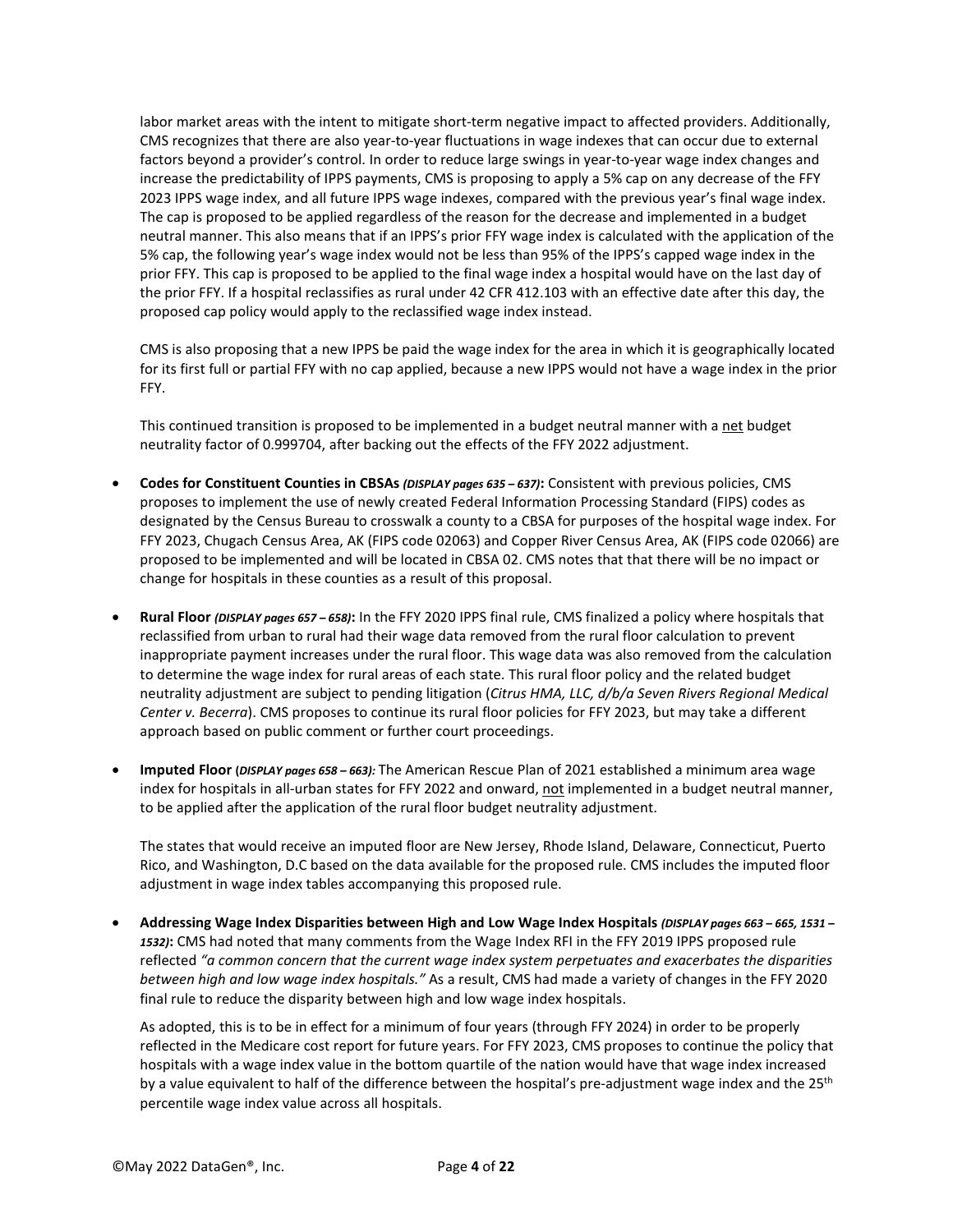CMS notes that this policy is subject to pending litigation (*Bridgeport Hospital, et al., v. Becerra)* in which the court found that the Secretary did not have the authority to adopt this low wage index policy and has ordered additional briefing on an appropriate remedy. Though this court decision involves only FFY 2020, is not final, and is subject to potential appeal, it could still affect FFY 2023 payment rates. As such, CMS is proposing to continue the low wage index policy for FFY 2023 but may take a different approach in the final rule based on public comments and developments in the court proceedings. CMS also proposes to continue to offset these wage index increases in a budget neutral manner by applying a budget neutrality adjustment to the national standardized amount. For the FFY 2023 proposed rule, the value of the 25<sup>th</sup> percentile wage index is 0.8401, and the proposed net budget neutrality adjustment is 1.000176 after backing out the effects of the FFY 2022 adjustment.

- **CY 2019 Occupational Mix Adjustment** *(DISPLAY pages 651 656)***:** In the FFY 2022 IPPS final rule, CMS finalized the use of the CY 2019 Occupational Mix Survey for the calculation of the FFY 2023 wage index. The proposed FFY 2023 occupational mix adjusted wage indexes based on this survey can be found in Table 2 on CMS's IPPS website. Additionally, CMS proposes the FFY 2023 occupational mix adjusted national average hourly wage to be \$47.71.
- **Labor-Related Share** *(DISPLAY pages 688 690 and 1,566)***:** The wage index adjustment is applied to the portion of the IPPS rate that CMS considers to be labor-related. For FFY 2023, CMS proposes to continue to apply a laborrelated share of 67.6% for hospitals with a wage index of more than 1.0. By law, the labor-related share for hospitals with a wage index less than or equal to 1.0 will remain at 62%.
- **Cost-of-Living Adjustment Updates***(DISPLAY pages 1,566 1,568):* For inpatient facilities in Alaska and Hawaii, the IPPS provides a cost-of-living adjustment (COLA). The COLA is applied by multiplying the non-labor-related portion of the facility standardized amount by the applicable COLA factor. The IPPS COLA factors adopted in 2022 for Alaska and Hawaii, in effect for FFYs 2022 – 2025, are shown below:

| Area                                                        | <b>Final FFYs</b><br>2022 - 2025 |
|-------------------------------------------------------------|----------------------------------|
| Alaska:                                                     |                                  |
| City of Anchorage and 80-kilometer (50-mile) radius by foot | 1.22                             |
| City of Fairbanks and 80-kilometer (50-mile) radius by foot | 1.22                             |
| City of Juneau and 80-kilometer (50-mile) radius by foot    | 1.22                             |
| Rest of Alaska                                              | 1.24                             |
| Hawaii:                                                     |                                  |
| City and County of Honolulu                                 | 1.25                             |
| County of Hawaii                                            | 1.22                             |
| County of Kauai                                             | 1.25                             |
| County of Maui and County of Kalawao                        | 1.25                             |

A complete list of the proposed wage indexes for payments in FFY 2023 is available on Table 2 on the CMS Web site at [https://www.cms.gov/sites/default/files/2022-04/CMS-1771-P%20Tables%202,%203,%204A,%204B.zip.](https://www.cms.gov/sites/default/files/2022-04/CMS-1771-P%20Tables%202,%203,%204A,%204B.zip)

#### **DSH Payments**

#### *DISPLAY pages 700 – 776*

The ACA mandates the implementation of Medicare DSH calculations and payments in order to address the reductions to uncompensated care as coverage expansion takes effect. By law, 25% of estimated DSH funds, using the traditional formula, must continue to be paid to DSH-eligible hospitals. The remaining 75% of the funds, referred to as the Uncompensated Care (UCC) pool, are subject to reduction to reflect the impact of insurance expansion under the ACA. This UCC pool is distributed to hospitals based on each hospital's proportion of UCC relative to the total UCC for all DSH-eligible hospitals.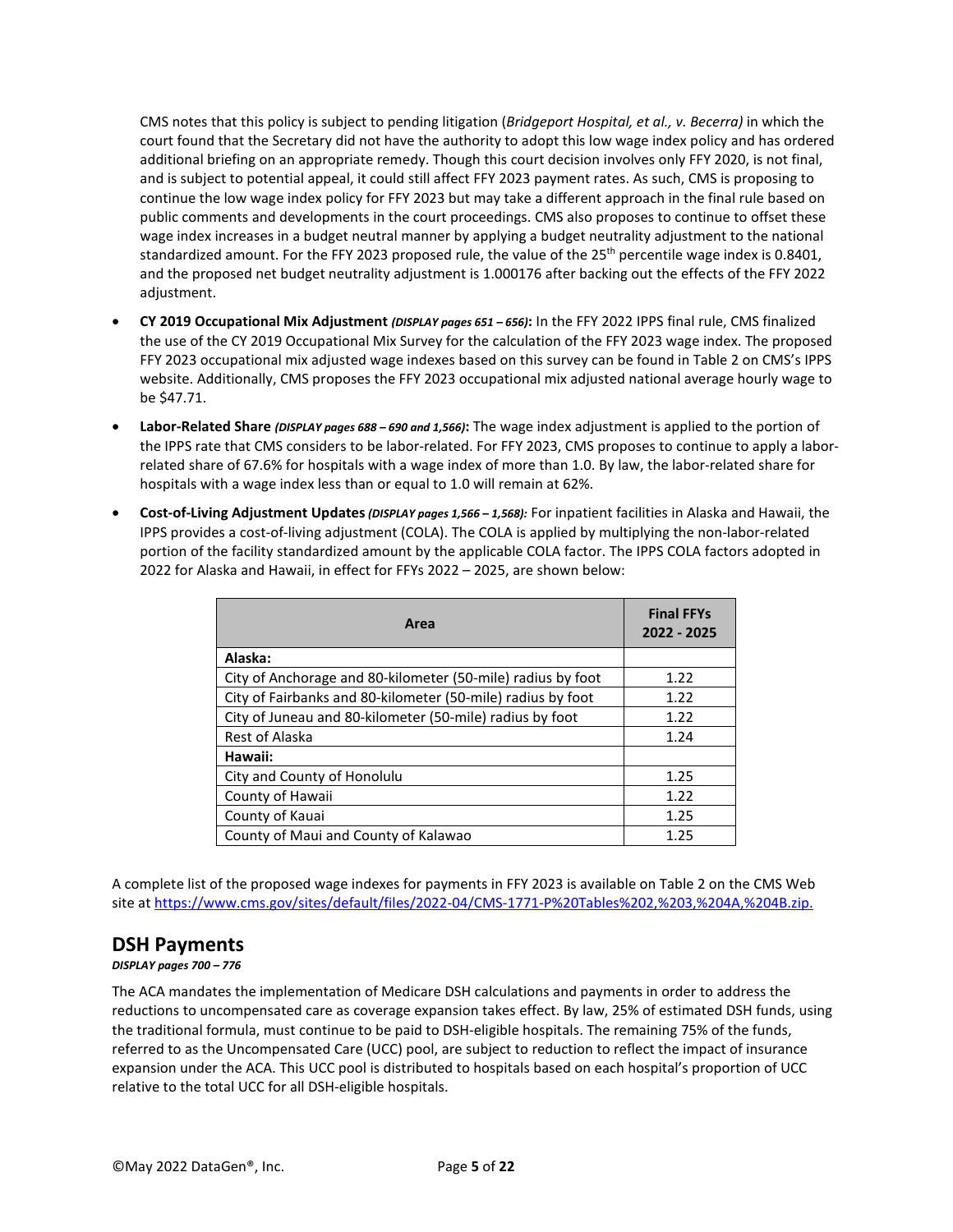• **DSH Payment Methodology for FFY 2023** *(DISPLAY pages 700 – 757)***:** The following schematic describes the DSH payment methodology mandated by the ACA along with how the program has been proposed to change from FFY 2022 to FFY 2023:

> **1. Project list of DSH-eligible hospitals (15% DSH percentage or more) and project total DSH payments for the nation using traditional per-discharge formula**

- **\$13.266 B (FFY 2023) ;** [*\$13.985 B (FFY 2022); \$15.171 B (FFY 2021)*]
- **Includes adjustments for inflation, utilization, and case mix changes**

**2. Continue to pay 25% at traditional DSH value**

• **\$3.316 B (FFY 2023)**; [*\$3.496 B* 

**3a. FACTOR 1: Calculate 75% of total projected DSH payments to fund UCC pool** 

**\$9.949 B (FFY 2023);** [*\$10.489 B (FFY 2022); \$11.378 B (FFY 2021)*]

*(FFY 2022); \$3.793 B (FFY 2021)*] • **Paid on per-discharge basis as an add-on factor to the federal amount**

 $\blacklozenge$ 

- **3b. FACTOR 2: Adjust Factor 1 to reflect impact of ACA insurance expansion**
- **Based on latest CBO projections of insurance expansion, which includes estimations due to the COVID-19 public health emergency**
- **34.29% reduction (FFY 2023);** [31.43*% (FFY 2022); 27.14% (FFY 2021)*]
- **\$6.538 B to be distributed.**

**3c. FACTOR 3: Distribute UCC payments based on hospital's ratio of UCC relative to the total UCC for DSH-eligible hospitals:**

$$
UCC Factor = \frac{2018 \text{ Uncompensated Care}_{\text{Hosp}}}{2018 \text{ Uncompensated Care}_{\text{US}}} + \frac{2019 \text{ Uncompensated Care}_{\text{Hosp}}}{2019 \text{ Uncompensated Care}_{\text{US}}}
$$

 $\overline{2}$ 

• **FFY 2023 proposes the use of averaged audited 2018 and 2019 Cost Report S-10 Uncompensated Care Data**

• **Paid on per-discharge basis as an add-on factor to the federal amount**

**4. Determine actual DSH eligibility at cost report settlement**

- **No update to national UCC pool amount or hospital-specific UCC factors (unless merger occurs)**
- **Recoup both 25% traditional DSH payment and UCC payment if determined to be ineligible at settlement**
- **Pay both 25% traditional DSH payment and UCC payment determined to be DSH-eligible at settlement,**
- **but not prior**

The DSH dollars available to hospitals under the ACA's payment formula would decrease by \$0.654 billion in FFY 2023 relative to FFY 2022 due to a decrease in the pool from projected DSH payments.

- **Eligibility for FFY 2023 DSH Payments** *(DISPLAY pages 704 708)***:** CMS is projecting that 2,380 hospitals will be eligible for DSH payments in FFY 2023 based on audited FFY 2019 and FFY 2018 S-10 data. Only hospitals identified in the final rule as DSH-eligible will be paid as such during FFY 2023. CMS has made a file available that includes DSH eligibility status, UCC factors, payment amounts, and other data elements critical to the DSH payment methodology. The file is available at [https://www.cms.gov/sites/default/files/2022-](https://www.cms.gov/sites/default/files/2022-04/FY%202023%20NPRM%20DSH%20Supplemental%20Data%20File.zip) [04/FY%202023%20NPRM%20DSH%20Supplemental%20Data%20File.zip](https://www.cms.gov/sites/default/files/2022-04/FY%202023%20NPRM%20DSH%20Supplemental%20Data%20File.zip)
- **Adjustment to Factor 3 Determination** *(DISPLAY pages 725 757)***:** In consideration of comments discussed in the FFY 2022 IPPS final rule, CMS is proposing the use of the two most recent years of cost report data that has been audited for a significant number of hospitals receiving substantial Medicare uncompensated care payments to calculate Factor 3 for all eligible hospitals, rather than a single year. For FFY 2023, CMS is proposing to use the average of Worksheet S–10 data from the audited FFY 2018 and audited FFY 2019 cost reports to calculate Factor 3. For FFY 2024 and onwards, CMS is proposing to utilize the most recent three years of audited cost report data to determine Factor 3. Specifically, for FFY 2024 CMS expects to use FFY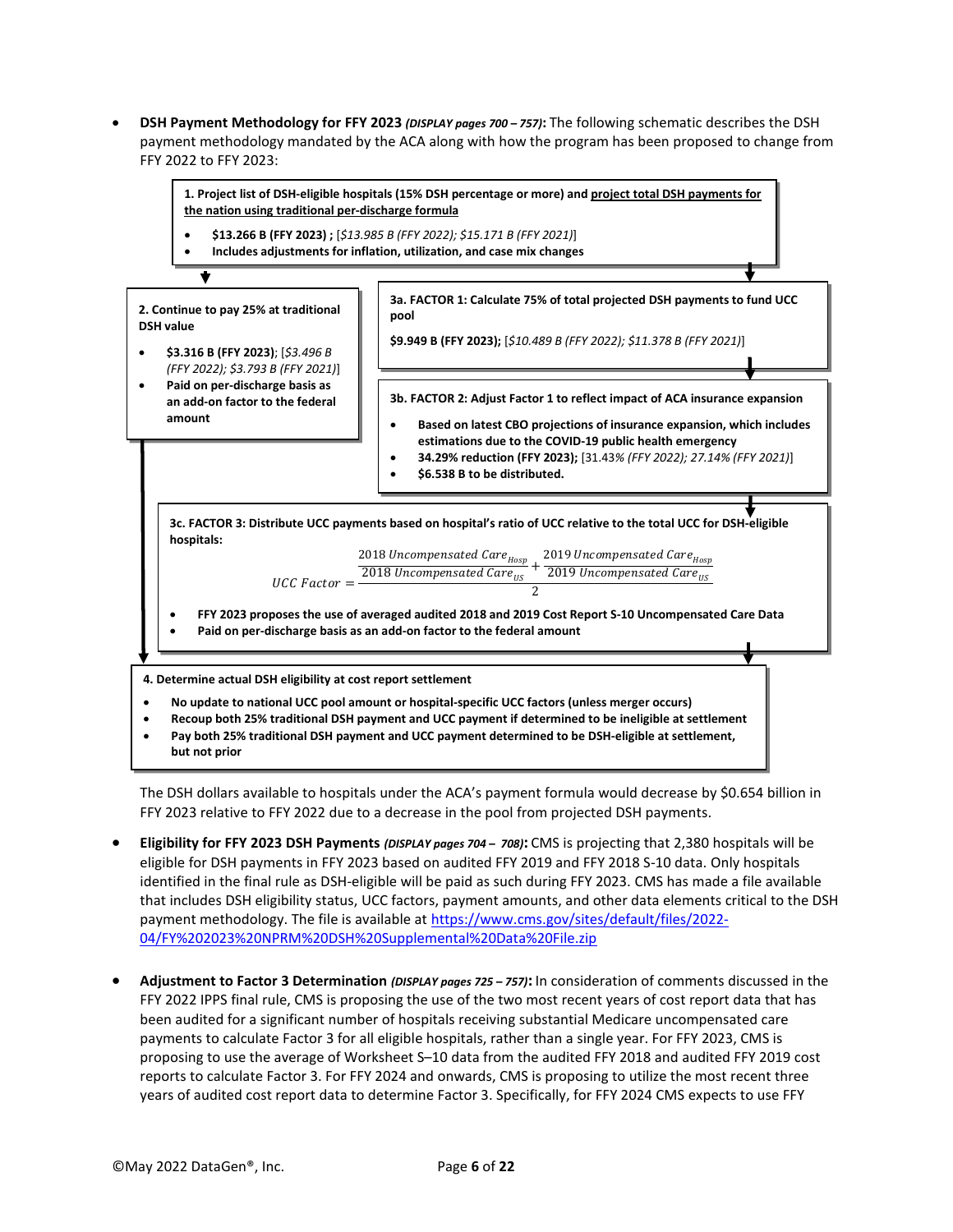2018, FFY 2019, and FFY 2020 for this determination. Hospitals that do not have data for all three years are proposed to have their Factor 3 determined based on the average of the available data for the appropriate years. In the rare case when CMS would use a cost report that starts in one FFY and spans the entirety of the subsequent FFY, CMS proposes that the same cost report would not be used to determine UCC costs for the earlier FFY. As an alternative for the earlier FFY, CMS proposes to use the most recent prior cost report that spans some portion of that FFY. To ensure that total UCC payments for all eligible hospitals are consistent with the total estimated UCC amount made available to hospitals, CMS proposes to apply a scaling factor to the Factor 3 values for all of these hospitals, similarly to the scaling factor methodology used for FFYs 2018 and 2019. For each DSH-eligible hospital, this scaling factor is proposed to be calculated as

> 1 Actual sum of all hospital Factor 3 values

This quotient is then multiplied by the UCC payment determined for each DSH-eligible hospital to obtain a scaled UCC payment amount. This process ensures that the sum of the scaled UCC payments for all hospitals is consistent with the estimate of the total amount available to make UCC payments.

For new hospitals established on or after October 1, 2019 that do not have cost report data for the most recent year of data being used in the Factor 3 calculation, CMS is proposing to continue the policy established in FFY 2020 that if the hospital has a preliminary projection of being eligible for DSH it may receive interim DSH payments but would not receive interim UCC payments. CMS also proposes that Factor 3 for new hospitals will use a denominator based solely on UCC costs from cost reports for the most recent year for which audits have been conducted. The resulting Factor 3 would then have a scaling factor applied to it. This modification is also being proposed to apply to newly merged hospitals with data based on the surviving hospital's CMS Certification Number (CCN). If the hospital's cost reporting period is less than 12 months, the data from the newly merged hospital's cost report will be annualized.

CMS will continue the trimming methodology adopted in the FFY 2021 IPPS final rule with modification for the use of multiple years of cost report data. If unaudited UCC costs for FFY 2018 or FFY 2019 are greater than 50% of total operating costs for that FFY, then a ratio of UCC costs to the hospital's total operating costs for the other year will be applied to the total operating costs of the aberrant year. Additionally, for hospitals that have not had their FFY 2018 and/or FFY 2019 cost reports audited, CMS proposes to continue the policy adopted in FFY 2021 for an alternative trimming methodology using a threshold of three standard deviations from the mean ratio of insured patients' charity care costs to total uncompensated care costs, and a dollar threshold that is the median total uncompensated care cost reported on most recent audited cost reports for hospitals that were projected to be DSH-eligible, including Indian Health Service (IHS), Tribal, and Puerto Rico hospitals. Specifically, cases where a hospital's insured patients' charity care costs are greater than \$7 million and the ratio of the hospital's cost of insured patient charity care to total UCC costs is greater than 60%, CMS would exclude the hospital from the prospective Factor 3 calculation. For hospitals subject to this alternate trim and determined to be DSH-eligible at cost report settlement, CMS proposes to continue to apply its policy where those hospitals' UCC payments would be calculated after their MACs have reviewed the UCC information reported on worksheet S-10, subject to the previously mentioned scaling factor.

For the values provided with the FFY 2023 IPPS proposed rule, CMS utilized the December 2021 update of HCRIS. CMS intends to use the March 2022 update for all the final rule calculations, but may consider using more recent data if appropriate.

CMS is proposing to use a hospital's three-year average discharge number to estimate their uncompensated care payment per discharge. CMS believes that using a three-year average which includes FFY 2020 discharge data would underestimate discharges due to the COVID-19 pandemic affecting number of discharges. Instead, CMS is proposing to use the average of FFY 2018, FFY 2019, and FFY 2021 discharges to calculate interim payments. As in past years, interim payments made using this value will be reconciled at cost report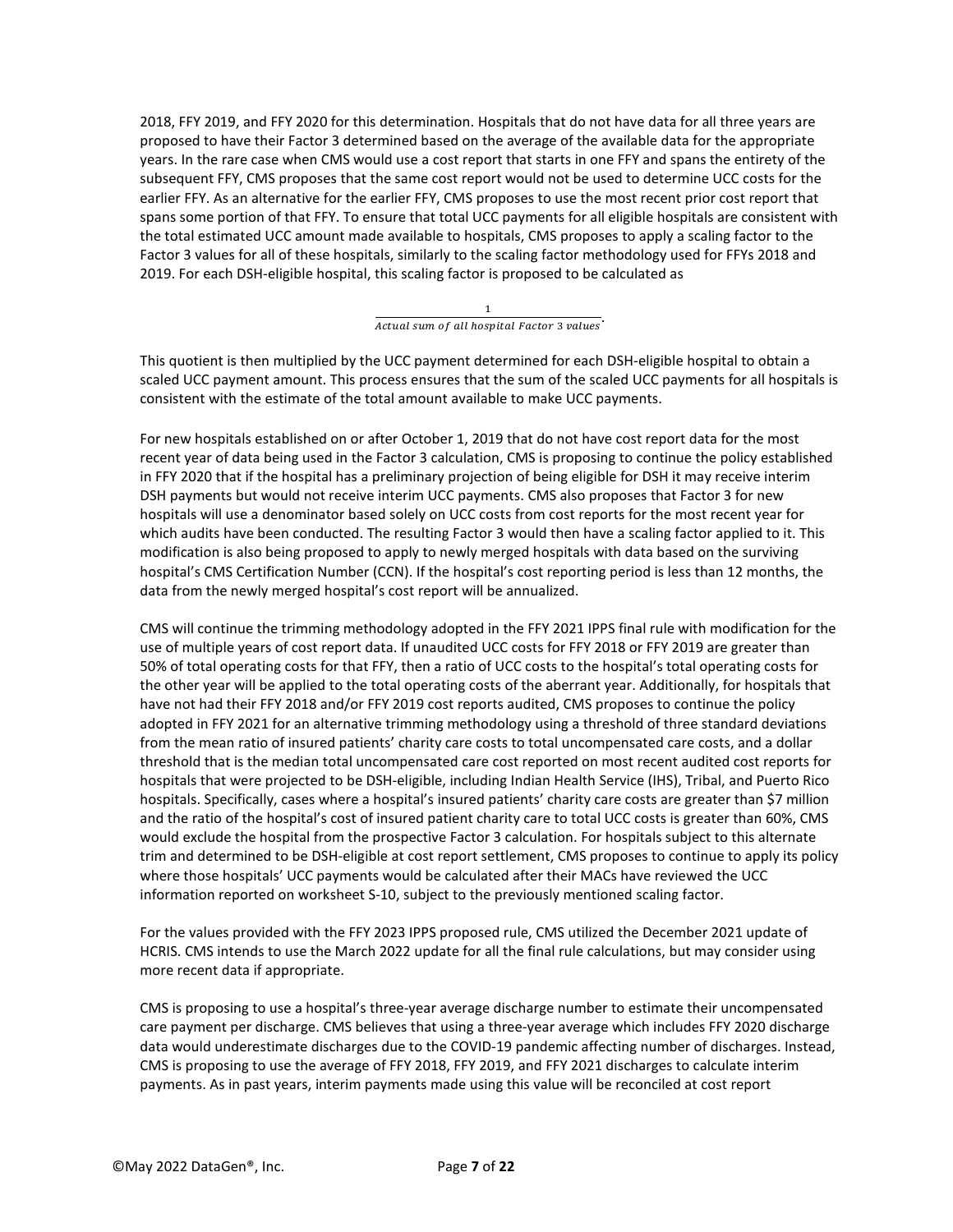settlement to equal the uncompensated care pool distribution amount that will be published with the FFY 2023 IPPS final rule.

For FY 2023, CMS proposes that hospitals will have 60 business days from the date of public display of the FFY 2023 IPPS PPS proposed rule to review and submit comments on the accuracy of Table 18 and DSH supplemental data file published along with the proposed rule. CMS is also proposing that hospitals will have 15 business days from the date of public display of the FFY 2023 IPPS PPS final rule to review and submit comments on the accuracy of these files published along with the final rule. Comments regarding issues that are specific to data and supplemental data files for this proposed rule and the final rule can be submitted to [Section3133DSH@cms.hhs.gov.](mailto:Section3133DSH@cms.hhs.gov) Any changes to distribution amounts will be posted on the CMS website prior to October 1, 2022.

• **Supplemental Payment for IHS/Tribal and Puerto Rico Hospitals** *(DISPLAY pages 758 – 764):* In order to mitigate the impact of the proposed calculation changes in determining Factor 3 for IHS/Tribal and Puerto Rico hospitals, CMS proposes to establish a permanent supplemental payment to these hospitals. This payment would be calculated using each hospital's FFY 2022 UCC payments (or estimated UCC payments if not DSH eligible) as a base and then adjusting by one plus the percent change in the total UCC pool amount between the applicable year and FFY 2022. For hospitals not projected to be DSH eligible in FFY 2022, CMS would use the uncompensated care payment that the hospital would receive if the hospital were to be eligible. For FFY 2023, each eligible hospital's FFY 2022 UCC amount would be multiplied by 0.909 to reflect the -9.1% change in UCC from FFY 2022 to FFY 2023.

If the base year amount is equal to or lower than the hospital's UCC payment for the current FFY then the hospital would not receive a supplemental payment. CMS further proposes to align the eligibility and payment processes for the proposed supplemental payment with the process used to make UCC payments, which includes the process changes proposed for FFY 2023 and FFY 2024 and onwards, as well as reconciliation at cost report settlement as determined by the MAC.

Regarding hospitals for which CMS has elected to not use S-10 data in the past, unlike in prior years**,** CMS is proposing to utilize Worksheet S-10 for the calculation of Factor 3 for IHS, Tribal, and Puerto Rico hospitals rather than determining Factor 3 amounts for these providers calculated by utilizing the FFY 2013 data for Medicaid days combined with the most recent update of the SSI days. CMS is concerned that the age of this data makes it no longer a good proxy for the costs that these hospitals incur by treating the uninsured. For FFY 2023, CMS is proposing to use the average of Worksheet S–10 data from the audited FFY 2018 and FFY 2019 cost reports to calculate Factor 3, which is the same as all other hospitals. In order to avoid any significant financial disruption, CMS is proposing a new supplemental payment for IHS, tribal, and Puerto Rico hospitals for FFY 2023. CMS is seeking comments on alternatives to these proposals and how to best measure and define uncompensated care costs that may not be captured in Factor 3 calculations based on S-10 data.

• **Counting Days Associated with Section 1115 Demonstration Projects in the Medicaid Fraction** *(DISPLAY pages 765 – 776):* Due to a number of court decisions regarding the inclusion of certain patient days in the numerator of the Medicaid fraction when calculating a hospitals disproportionate patient percentage, CMS is proposing that for a section 1115 demonstration patient day to be included in the numerator, that patient must be eligible for essential health benefits (EHB) under an approved state Medicaid plan (section 1115 demonstration itself or insurance purchased with the use of premium assistance equal to at least 90% of the cost of the health insurance provided by a section 1115 demonstration) that includes coverage for EHBs on that day or directly receives EHBs on that day under an authorized waiver. This proposed change would be effective for discharges occurring on-or-after October 1, 2022.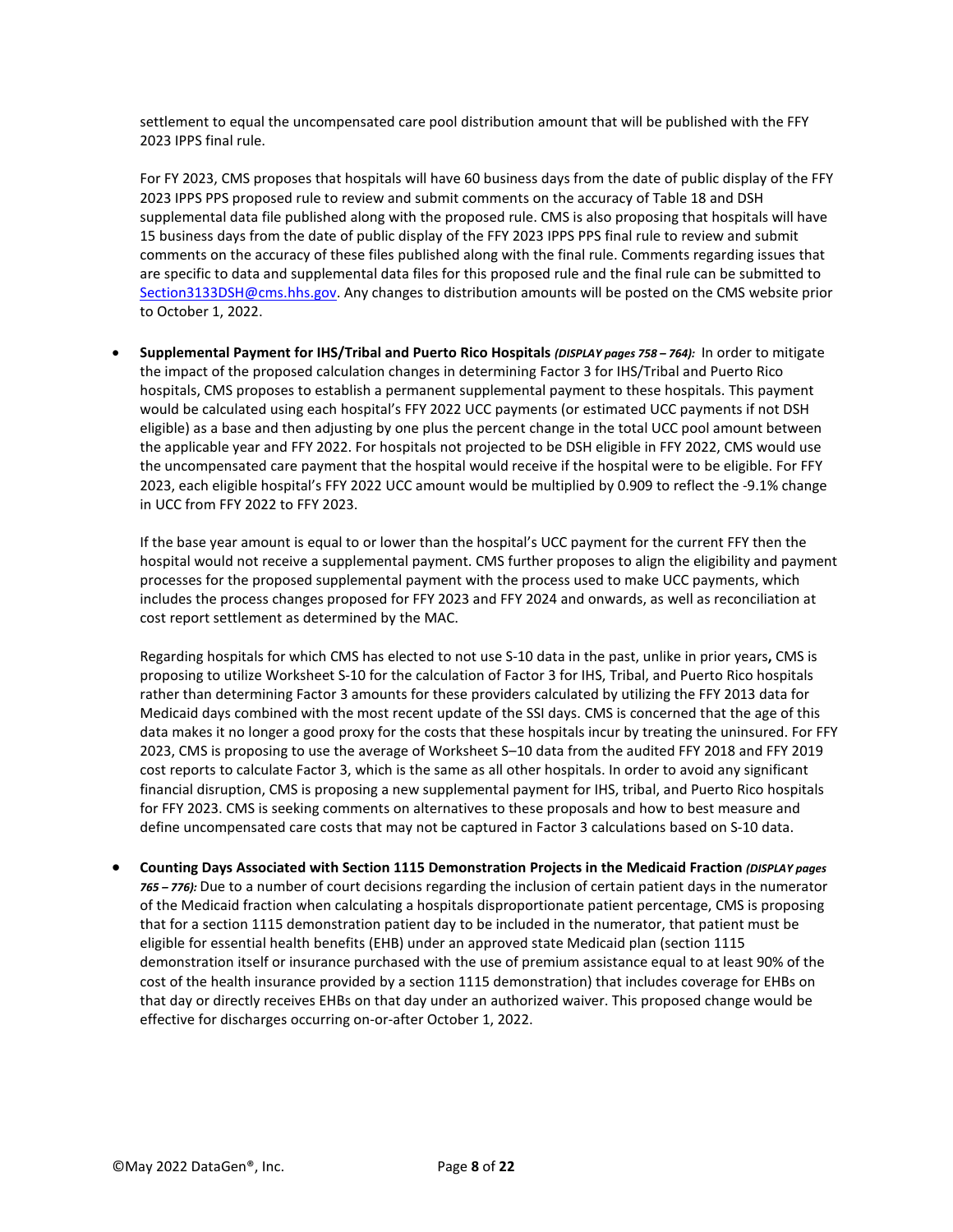#### **GME Payments**

*DISPLAY pages 800 – 824*

In response to the May 17, 2021 court decision in *Milton S. Hershey Medical Center, et al. v. Becerra,* regarding CMS's proportional reduction methodology applied to the weighted GME FTE count when the weighted FTE count exceeded the FTE cap, CMS is proposing to retroactively implement a modified policy applicable to all teaching hospitals, effective for cost reporting periods beginning on-or-after October 1, 2001. This policy will also be prospectively paid for cost report periods beginning on or after October 1, 2022. This policy will address situations for applying the FTE cap when a hospital's weighted FTE count is greater than its FTE cap, but would not reduce the weighting factor of residents that are beyond their initial residency period (IRP) to an amount less than 0.5.

Under this proposed policy *"…in the instance where a hospital's unweighted allopathic and osteopathic FTE count exceeds its FTE cap, we propose to add a step to also compare the total weighted allopathic and osteopathic FTE count to the FTE cap. If the total weighted allopathic and osteopathic FTE count is equal to or less than the FTE cap, then no adjustments would be made to the respective primary care & OB/GYN weighted FTE counts or the other weighted FTE counts. If the total weighted allopathic and osteopathic FTE count exceeds the FTE cap, then we would adjust the respective primary care & OB/GYN weighted FTE counts or the other weighted FTE counts to make the total weighted FTE count equal the FTE cap, as follows:*

> *((primary care & OB/GYN weighted FTEs/total weighted FTEs) x FTE cap)) + ((other weighted FTEs/ total weighted FTEs) x FTE cap)).*

*The sum would be the current year total allowable weighted FTE count, which would be reported on Worksheet E-4, line 9, column 3.*

*More specific to the Medicare cost report, we propose to revise the instructions to Worksheet E-4, line 9 to state: If line 6 is less than or equal to line 5, enter the amounts from line 8, columns 1 and 2, in columns 1 and 2, of this line. Otherwise, if the total weighted FTE count from line 8, column 3 is greater than the amount on line 5, then enter in column 1 the result of ((primary care & OBGYN weighted FTEs/total weighted FTEs) x FTE cap)). Enter in column 2 the result of ((other weighted FTEs/ total weighted FTEs) x FTE cap)). Enter in column 3 the sum of ((primary care & OBGYN weighted FTEs/total weighted FTEs) x FTE cap)) + ((other weighted FTEs/ total weighted FTEs) x FTE cap))."*

Furthermore, CMS is proposing to modify the cost report instructions for Worksheet E-4, lines 12 and 13 respectively to state that *"…effective for cost reporting periods beginning on or after October 1, 2001, if subject to the cap in the prior year or penultimate year respectively, if the prior/penultimate year total weighted FTE count from line 8, column 3 is greater than the amount on line 5 from the prior/penultimate year, then enter in column 1 the result of ((primary care & OBGYN weighted FTEs/total weighted FTEs) x FTE cap)). Enter in column 2 the result of ((other weighted FTEs/total weighted FTEs) x FTE cap)) plus the amount on line 10, column 2."*

The table on page 816 of the DISPLAY copy of the proposed rule shows the proposed Nursing and Allied Health (NAH) Education Programs Medicare Advantage add-on rates for CY 2020 and CY 2021 as well as the proposed data sources used to calculate each pool.

CMS also is proposing to create "Rural Track Medicare GME Affiliation Agreements" which would allow an urban and rural hospital to aggregate their respective IME and GME rural track FTE limitations to share those cap slots and facilitate cross-training of residents. This would also allow additional cap slots that establish rural training tracks. Eligible hospitals may enter into this proposed agreement effective for the July 1, 2023 academic year. This policy is proposed to only to apply to programs that are separately accredited and in family medicine with the following two requirements, which will be reassessed in future rulemaking:

- *"…the responsible representatives of each urban and rural hospital entering into the Rural Track Medicare GME Affiliation Agreement must attest in that written agreement that each participating hospital's FTE counts and rural track FTE limitations in the agreement do not reflect FTE residents nor FTE caps associated with programs other than the rural track program."* and
- *"…to only allow urban and rural hospitals to participate in Rural Track Medicare GME Affiliated Groups if they are separately accredited 1-2 family medicine programs that have rural track FTE limitations in place prior to October 1, 2022…."*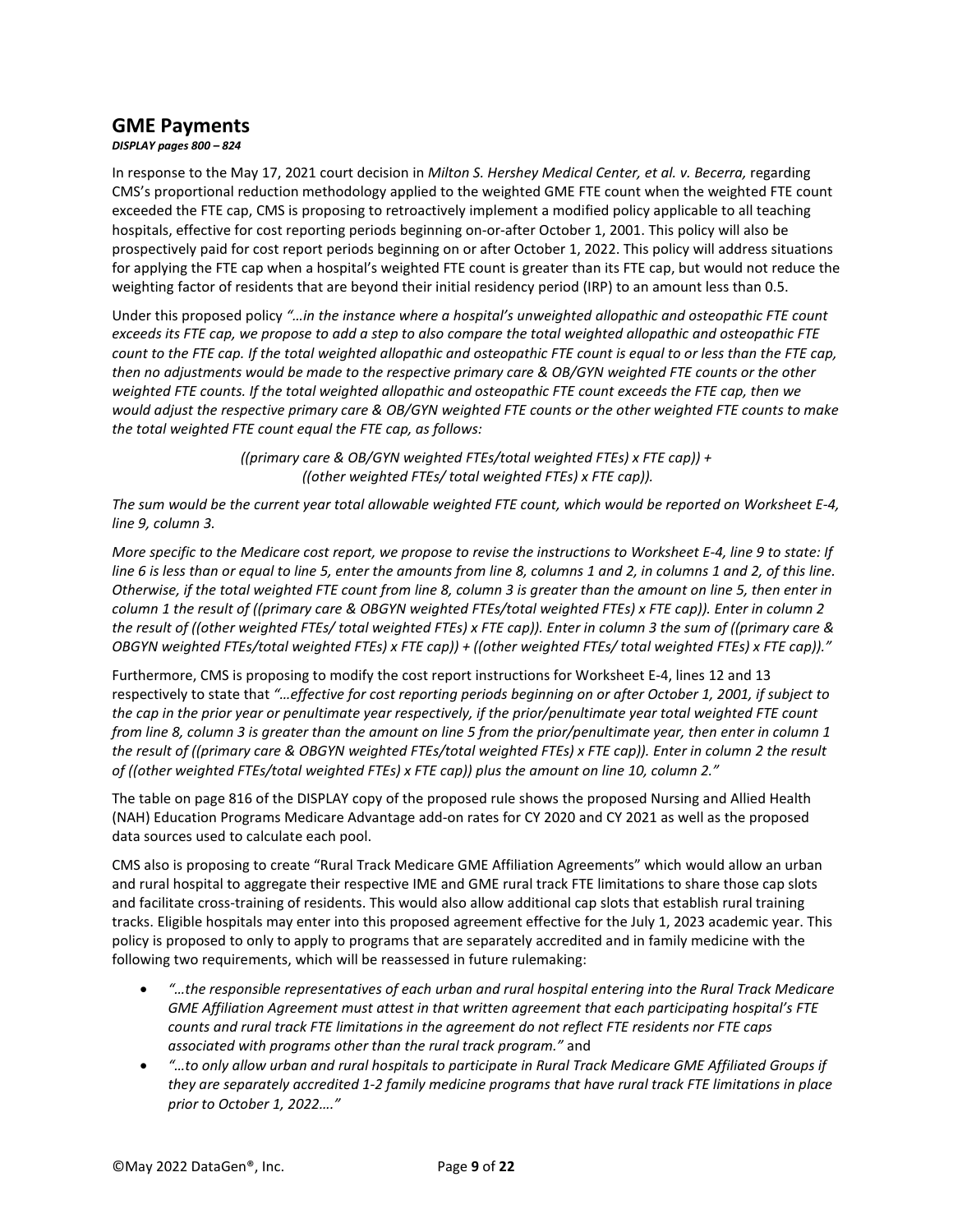New definitions and requirements associated with the proposed affiliation agreement can be found on *DISPLAY* pages 822 – 823.

The Indirect Medical Education adjustment factor is proposed to remain at 1.35 for FFY 2023.

### **Updates to the MS-DRGs**

*DISPLAY pages 44 – 52, 53 – 55, 58 – 630, 825 – 828, and 1,522 – 1,526*

Each year CMS updates the MS-DRG classifications and relative weights to reflect changes in treatment patterns, technology, and any other factors that may change the relative use of hospital resources. For IPPS rate-setting, CMS typically uses the MedPAR claims data file that contains claims from discharges 2 years prior to the fiscal year that is the subject of rulemaking. For Hospital Cost Report data, CMS traditionally uses the dataset containing cost reports beginning 3 years prior to the fiscal year under study. As stated earlier, CMS believes utilization patterns reflected in the FFY 2021 IPPS claims data were impacted by the COVID-19 PHE and therefore CMS is proposing to modify the calculation of the MS-DRG relative weights by averaging two sets of weights, one including COVID-19 claims and one excluding COVID-19 claims.

The total number of payable DRGs would be held constant at 765, with 74.9% of DRG weights changing by less than +/- 5%, 4.7% changing by +/- 10% or more, and 3.4% that are affected by the relative weight cap. The five MS-DRGs with the greatest year-to-year change in weight, taking into account the relative weight cap, are:

| MS-DRG                                                                                      | Final<br><b>FFY 2022</b><br>Weight | Proposed<br><b>FFY 2023</b><br>Weight | Percent<br>Change |
|---------------------------------------------------------------------------------------------|------------------------------------|---------------------------------------|-------------------|
| MS-DRG 817: OTHER ANTEPARTUM DIAGNOSES WITH O.R.<br>PROCEDURES WITH MCC                     | 2.3068                             | 3.1383                                | 36.05%            |
| MS-DRG 933: EXTENSIVE BURNS OR FULL THICKNESS BURNS WITH<br>MV >96 HOURS WITHOUT SKIN GRAFT | 2.2629                             | 3.0630                                | 35.36%            |
| MS-DRG 836: ACUTE LEUKEMIA WITHOUT MAJOR O.R.<br>PROCEDURES WITHOUT CC/MCC                  | 1.1735                             | 1.5754                                | 34.25%            |
| MS-DRG 688: KIDNEY AND URINARY TRACT NEOPLASMS WITHOUT<br>CC/MCC                            | 0.6858                             | 0.8659                                | 26.26%            |
| MS-DRG 969: HIV WITH EXTENSIVE O.R. PROCEDURES WITH MCC                                     | 5.8519                             | 7.1985                                | 23.01%            |

When CMS reviews claims data, they apply the several criteria to determine if the creation of a new complication or comorbidity (CC) or major complication or comorbidity (MCC) subgroup within an MS-DRG is needed, a subgroup must meet all five criteria in order to warrant being created.

Beginning in FFY 2021, CMS expanded the criteria to also include Non-CC subgroups with the belief that this would better reflect resource stratification and promote stability of MS-DRG relative weights by avoiding low volume counts for the Non-CC level MS-DRGs. In the FFY 2022 proposed rule, CMS found that applying this criteria to all MS-DRGs would cause major changes in the list of MS-DRGs. These updates would have also had an impact on relative weights and payments rates for FFY 2022. Due to the PHE and concerns about the impact that implementing this many MS-DRG changes at one time, CMS adopted a delay of the application of the Non-CC subgroup criteria for these MS-DRGs until FFY 2023.

In this FFY 2023 proposed rule, CMS analyzed how applying the Non-CC criteria to the eligible MS-DRGS would affect the MS-DRG structure for FFY 2023. Their findings showed that 123 MS-DRGs (41 MS-DRGs multiplied by 3 severity levels) would be deleted and 75 new DRGs would be created. These updates would also impact the payment rates proposed for the particular types of cases. Due to the ongoing PHE, CMS continues to have concerns about the impact that the number of MS-DRG changes would have and is proposing not to apply the non-CC subgroup criteria to these 123 MS-DRGs that would otherwise be subject to the criteria. CMS intends to address the application of the Non-CC subgroup criteria to eligible MS-DRGs in future rulemaking.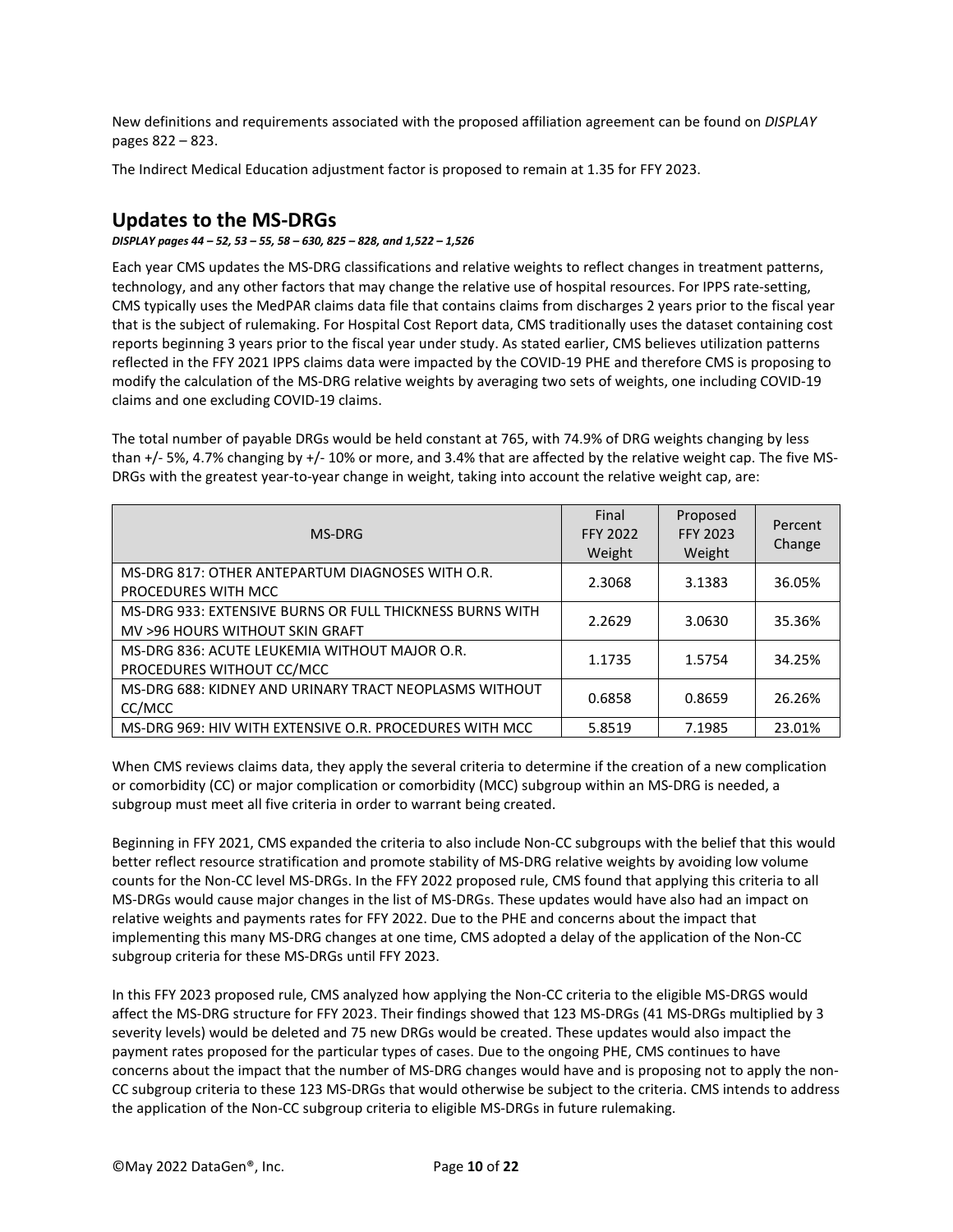Beginning in FFY 2024, CMS is changing the deadline to request changes to the MS-DRGs to October 20<sup>th</sup> of each year to allow additional time for review. Any requested updates would be submitted using the Medicare Electronic Application Request Information System (MEARIS), which CMS is in the process of implementing.

The full list of the proposed FFY 2023 DRGs, DRG weights, and flags for those subject to the post-acute care transfer policy are available in Table 5 on the CMS website at [https://www.cms.gov/files/zip/fy2022-ipps-fr-table-](https://www.cms.gov/files/zip/fy2022-ipps-fr-table-5-fy-2022-ms-drgs-relative-weighting-factors-and-geometric-and-arithmetic-mean.zip)[5-fy-2022-ms-drgs-relative-weighting-factors-and-geometric-and-arithmetic-mean.zip.](https://www.cms.gov/files/zip/fy2022-ipps-fr-table-5-fy-2022-ms-drgs-relative-weighting-factors-and-geometric-and-arithmetic-mean.zip) For comparison purposes, the FFY 2022 DRGs are available in Table 5 on the CMS website at [https://www.cms.gov/sites/default/files/2021-](https://www.cms.gov/sites/default/files/2021-08/CMS-1752-F%20Table%205.zip) [08/CMS-1752-F%20Table%205.zip](https://www.cms.gov/sites/default/files/2021-08/CMS-1752-F%20Table%205.zip)

• **Proposed Cap for Relative Weight Reductions** *(DISPLAY pages 237 – 242, 1,524 – 1,526)***:** In previous rulemaking, CMS adopted policies which limited significant declines in MS-DRG relative weights from one federal fiscal year to the next, with special consideration going towards lower volume MS-DRGs.

In an effort to address concerns from commenters and to mitigate financial impacts due to significant fluctuations, CMS is proposing, beginning FFY 2023, a permanent 10% cap on reductions to a MS-DRG's relative weight in a given year compared to the weight in the prior year. This would be implemented in a budget neutral manner. As such, CMS is also proposing to apply a budget neutrality adjustment of 0.999765 to the standardized amount for all hospitals. This proposed cap would only apply to a given MS-DRG if it retains its MS-DRG number from the prior year. This cap would not apply to the relative weight for any new or renumbered MS-DRGs for the year. CMS has released alternate files along with this proposed rule showing how MS-DRG weights (and other affected data) would look without this proposed policy, which can be found on the IPPS proposed rule home page.

• **Chimeric Antigen Receptor (CAR) T-Cell Therapies** *(DISPLAY pages 66 – 110, 232 – 235, and 825 – 828)***:** In the FFY 2021 final rule, CMS assigned cases reporting ICD-10-PCS procedure codes XW033C3 or XW043C3 to a new MS-DRG 018 [Chimeric Antigen Receptor (CAR) T-cell Immunotherapy]. As additional procedure codes for CAR-T cell therapies are created, CMS will use its established process to assign these procedure codes to the most appropriate MS-DRG. For FFY 2023, CMS proposes to continue to apply an adjustment for cases that would apply to MS-DRG 018 using the same methodology adopted for FFY 2021.

As providers do not typically pay for the cost of a drug for clinical trials, CMS proposing an adjustment to the payment amount for clinical trial cases that would group to MS-DRG 018, similarly to FFYs 2021 and 2022. The proposed adjustment of 0.20 will be applied to the payment amount for clinical trial cases that would both group to MS-DRG 018 and include ICD-10-CM diagnosis code Z00.6, contain standardized drug charges of less than \$373,000, or when there is expanded access use of immunotherapy. As in the past, CMS would not apply this payment adjustment to cases where a CAR T-cell therapy product is purchased but the case involves a clinical trial of a different product as well as where there is expanded us of immunotherapy.

• **New Technology** *(DISPLAY pages 247 – 630)*: CMS states that numerous new medical services or technologies are potentially eligible for add-on payments outside the PPS. Table II.F.-01 on *DISPLAY* page 268 shows the 11 technologies that are proposed to have their add-on payment discontinued for FFY 2023 since their 3-year anniversary date will occur before April 1, 2023. Table II.F.-02 on *DISPLAY* pages 273 – 274 shows the 15 technologies proposed to continue to receive add-on payments for FFY 2023.

Due to the circumstances around FFY 2022 rate setting and the COVID-19 PHE, CMS adopted a one-time exception to continue add-on payments for certain technologies approved for payment in FFY 2021, but would otherwise be discontinued in FFY 2022, due to the technologies no longer being considered new. CMS is proposing to discontinue add-on payments for these technologies as they are no longer considered "new" and data in the FFY 2021 MedPAR fully reflects their costs. Table II.F.-03 on DISPLAY pages 277 – 278 shows these 13 technologies.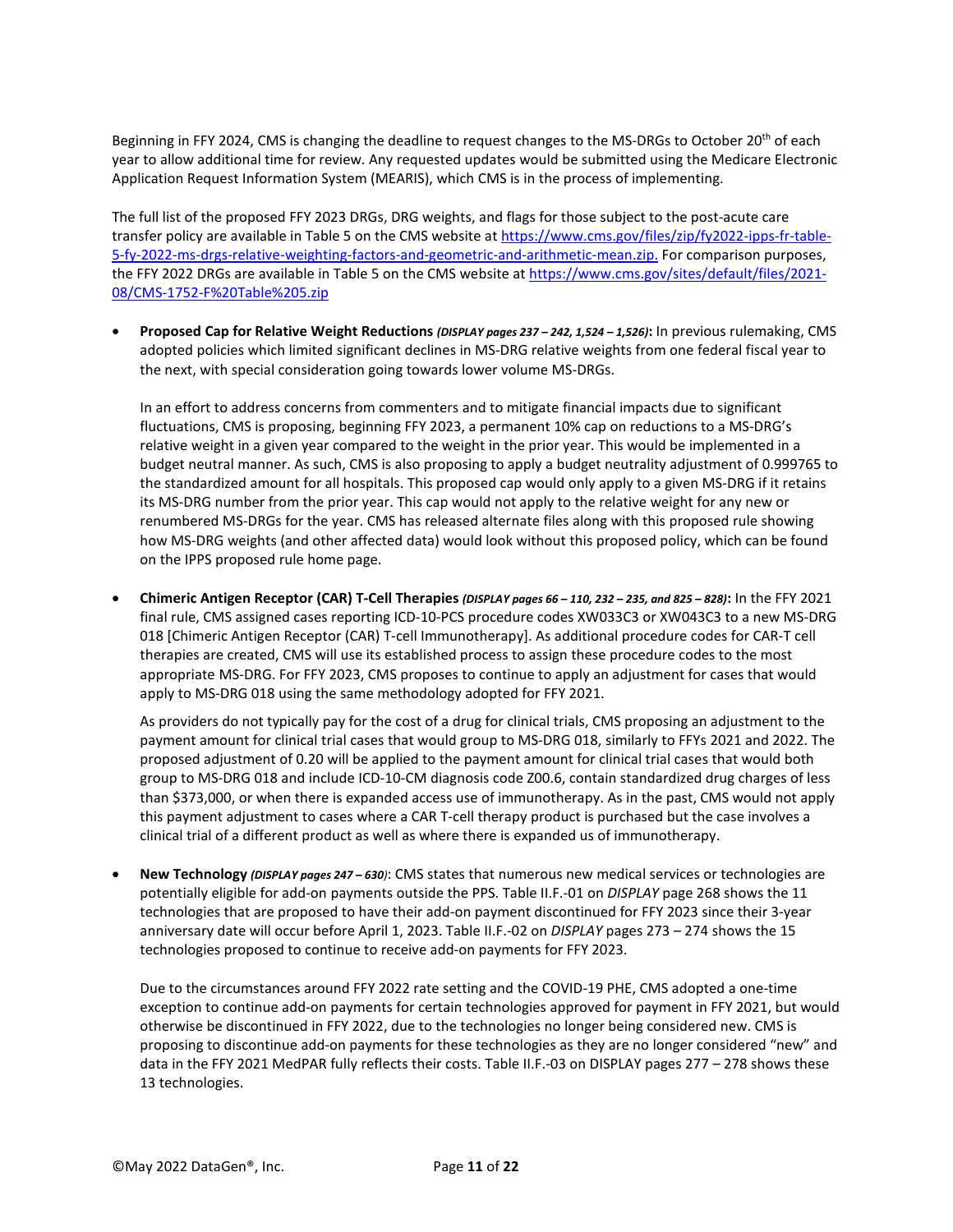CMS is considering the implementation of 13 new technology add-on payments under the traditional pathway, and 13 under alternative pathways. To identify administration of therapeutic agents approved to receive the new technology add-on payment, CMS is proposing to transition to the use of National Drug Codes (NDC), rather than ICD-10-PCS Section X codes. This transition would start in FFY 2023 CMS will utilize NDCs along with Section X codes and end for FFY 2024, where only NDC codes would be utilized. Additionally, beginning in the FFY 2024 new technology add-on payment cycle, CMS proposes to post online the application and certain materials received from the applicants. This would also include any information acquired subsequent to the application submission but not cost, volume, or any submitted materials that the applicant does not have the right to make public. CMS proposes all relevant materials would be publically posted no later than the issuance of the proposed rule.

CMS previously established the New COVID-19 Treatments Add-on Payment (NCTAP) to increase the current IPPS payment amount for drugs and biologicals authorized for emergency use for the treatment of COVID-19 in the inpatient setting. Specifically, beginning for discharges on or after November 2, 2020 through the end of the PHE, hospitals will be paid the lesser of 65% of the operating outlier threshold for the claim or 65% of the amount by which the cost of the case exceed the standard DRG payment, including the relative weight Coronavirus Aid, Relief, and Economic Security Act adjustment.

In the FFY 2022 IPPS final rule, CMS finalized that discharges which qualify for NCTAP shall remain eligible for the add-on for the remainder of the fiscal year following the end of the PHE in order to minimize payment disruption. The extension of NCTAP was also adopted for eligible products that are not otherwise approved for new technology add-on through the end of the fiscal year in which the PHE ends. Further information about NCTAP can be found a[t https://www.cms.gov/medicare/covid-19/new-covid-19-treatments-add-payment](https://www.cms.gov/medicare/covid-19/new-covid-19-treatments-add-payment-nctap)[nctap.](https://www.cms.gov/medicare/covid-19/new-covid-19-treatments-add-payment-nctap)

- **Request for Information Social Determinants of Health (SDOH) Diagnosis Codes** *(DISPLAY pages 175 186)***:** CMS is requesting information on the following topics that pertain to the 96 diagnosis codes relating to SDOH (Z codes found in categories Z55 – Z65) so that whether or not a proposal to change severity level designations of these codes in future rulemaking would be appropriate:
	- o *"How the reporting of certain Z codes and if so, which Z codes may improve our ability to recognize severity of illness, complexity of illness, and utilization of resources under the MS-DRGs?*
	- o *Whether CMS should require the reporting of certain Z codes and if so, which ones to be reported on hospital inpatient claims to strengthen data analysis?*
	- o *The additional provider burden and potential benefits of documenting and reporting of certain Z codes, including potential benefits to beneficiaries.*
	- o *Whether codes in category Z59 (Homelessness) have been underreported and if so, why? In particular, we are interested in hearing the perspectives of large urban hospitals, rural hospitals, and other hospital types in regard to their experience. We also seek comments on how factors such as hospital size and type might impact a hospital's ability to develop standardized consistent protocols to better screen, document and report homelessness."*

Additionally, CMS is inviting comment on *"ways the MS-DRG classification can be useful in addressing the challenges of defining and collecting accurate and standardized self-identified socioeconomic information for the purposes of reporting, measure stratification, and other data collection efforts."*

## **Low-Volume Hospital Adjustment**

#### *DISPLAY pages 789 – 797*

Legislative action by Congress over the past several years mandated changes to the low-volume hospital adjustment criteria, allowing more hospitals to qualify for the adjustment and modifying the amount of the adjustments. The Bipartisan Budget Act of 2018 had extended the relaxed low volume adjustment criteria (>15 road miles/ <1,600 Medicare discharges), through the end of FFY 2018. In addition, the Act included a further extension of the adjustment for FFYs 2019-2022 with a change to the discharge criteria by requiring that a hospital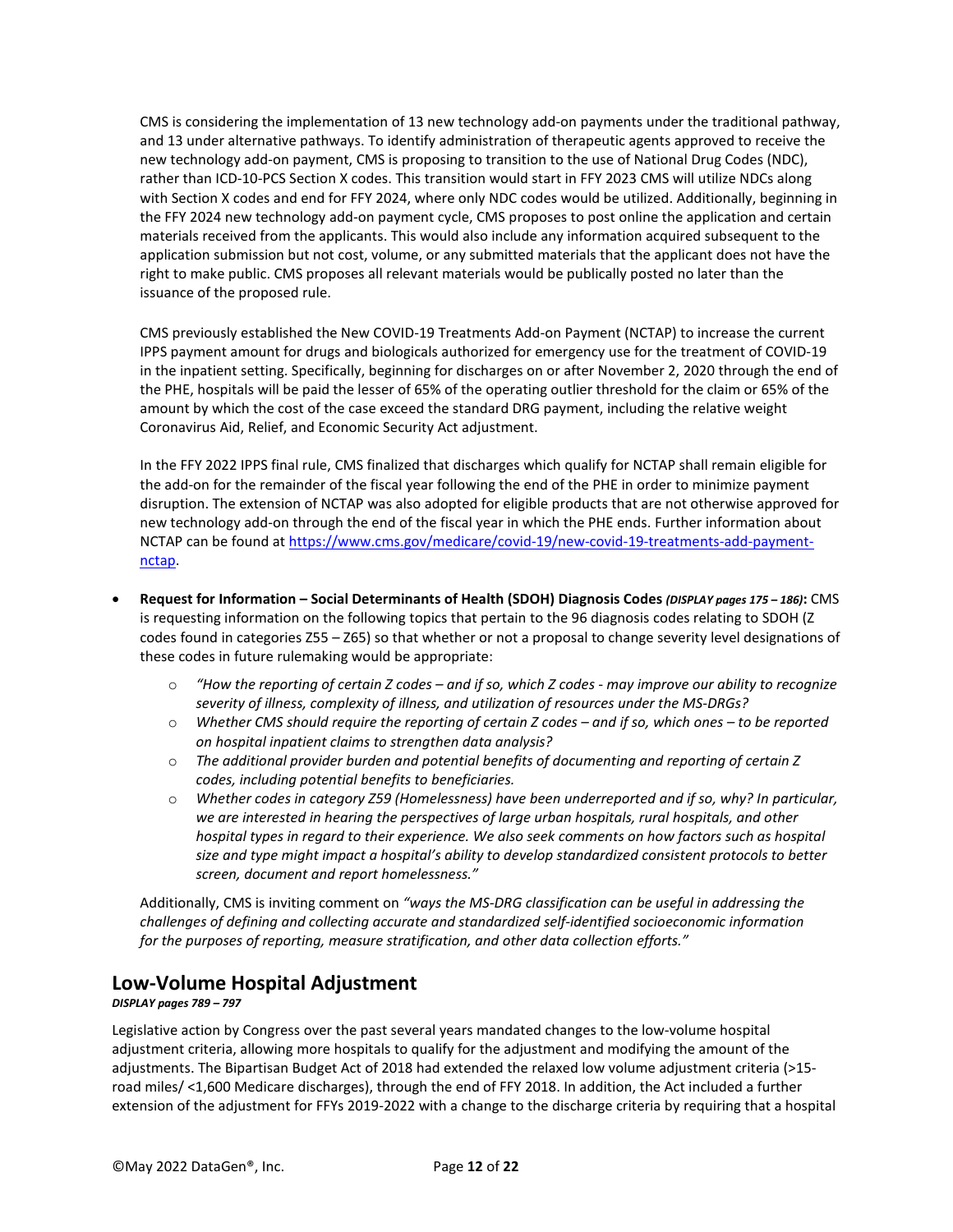have less than 3,800 total discharges (rather than 1,600 Medicare discharges). The current payment adjustment formula for hospitals with between 500 and 3,800 total discharges is:

Low Volume Hospital Payment Adjustment  $= \frac{95}{330} - \frac{Total \; Discount}{13,200}$ 

In FFY 2023 and subsequent years, the criteria for the low-volume hospital adjustment will return to the more restrictive levels. In order to receive a low-volume adjustment, CMS proposes that subsection (d) hospitals are to need to meet the following criteria:

- Be located more than 25 road miles from another subsection (d) hospital; and
- Have fewer than 200 total discharges (All Payer) during the fiscal year.

CMS proposes that in order for a hospital to acquire low-volume status for FFY 2023, consistent with historical practice, a hospital must submit a written request for low-volume hospital status to its MAC that includes sufficient documentation to establish that the hospital meets the applicable mileage and discharge criteria proposed for FFY 2023. The MAC must receive a written request by September 1, 2022 in order for the adjustment to be applied to payments for its discharges beginning on or after October 1, 2022. If accepted, the adjustment will be applied prospectively within 30 days of low-volume hospital determination.

A hospital that qualified for the low-volume hospital payment adjustment for FFY 2022 may continue to receive the adjustment for FFY 2023 without reapplying if it meets both the proposed criteria.

### **RRC Status**

#### *DISPLAY pages 784 – 788*

Hospitals that meet a minimum case-mix and discharge criteria (as well as one of 3 optional criteria relating to specialty composition of medical staff, source of inpatients, or referral volume) may be classified as Rural Referral Centers (RRCs). This special status provides an exemption from the 12% rural cap on traditional DSH payments and exemption from the proximity criteria when applying for geographic reclassification. Each year, CMS updates the minimum case-mix index and discharge criteria related to achieving RRC status (for hospitals that cannot meet the minimum 275 bed criteria). The proposed FFY 2023 minimum case-mix and discharge values are available on the pages listed above.

## **Medicare-Dependent, Small Rural Hospital (MDH) Program**

#### *DISPLAY pages 798 – 800*

Beginning October 1, 2022, the MDH program will no longer be in effect as the statute was not authorized beyond September 30, 2022. All hospitals that previously qualified for MDH will be paid based on the IPPS Federal rate unless they are approved for sole community hospital (SCH) status. Previous policies adopted by CMS allow for an effective date of an approved SCH status to follow the expiration date of the MDH program, as long as the MDH applies for SCH status at least 30 days before the expiration of the MDH program (September 1, 2022) and specifically requests the SCH status to be effective October 1, 2022. Accepted applications filed after September 1, 2022 would subject to the usual effective date for SCH classification.

## **Condition of Participation (CoP) Requirements for Hospitals and CAHs To Report Data Elements to Address Any Future Pandemics and Epidemics**

*DISPLAY pages 1,395 – 1,407*

In an effort to create a more flexible regulatory frame work for any future pandemic or epidemic, CMS is proposing to revise the hospital and CAH infection prevention and control and antibiotic stewardship programs CoPs to extend the current COVID-19 reporting requirements to after the COVID-19 PHE ends, but no earlier than October 1, 2022. Specifically, CMS proposes to revise COVID-19 and Seasonal Influenza reporting standards to require that, beginning at the conclusion of the current COVID-19 PHE declaration and continuing until April 30, 2024, a hospital or CAH must electronically report information about COVID-19 or Seasonal Influenza in a standardized format.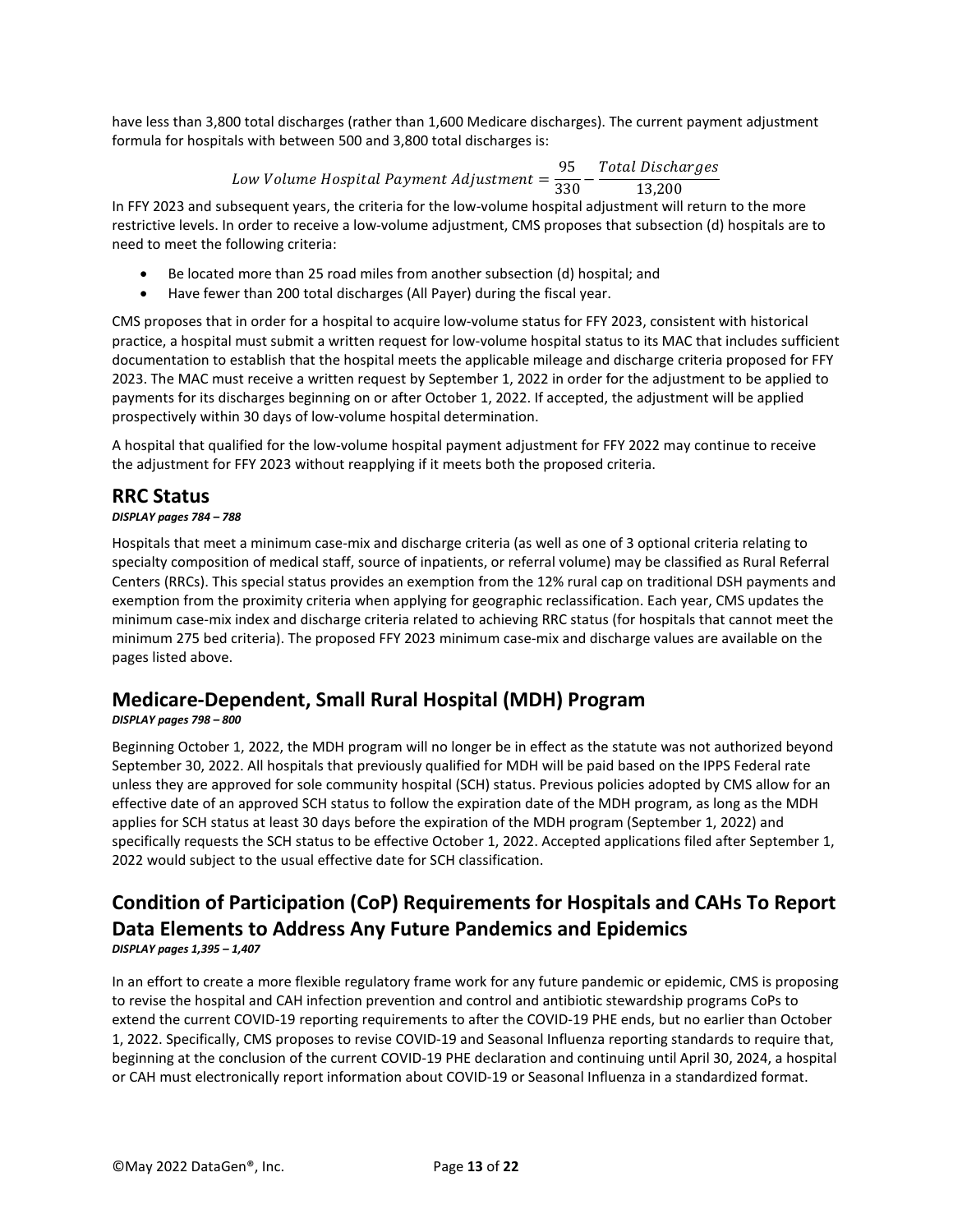Additionally, when a PHE is declared, CMS proposes that hospitals and CAHs be required to report on the following categories of data elements to the Center for Disease Control and Prevention's National Healthcare Safety Network (NHSN):

- *"suspected and confirmed infections of the relevant infectious disease pathogen among patients and staff;*
- *total deaths attributed to the relevant infectious disease pathogen among patients and staff;*
- *personal protective equipment and other relevant supplies in the facility;*
- *capacity and supplies in the facility relevant to the immediate and long term treatment of the relevant infectious disease pathogen, such as ventilator and dialysis/continuous renal replacement therapy capacity and supplies;*
- *total hospital bed and intensive care unit bed census, capacity, and capability;*
- *staffing shortages;*
- *vaccine administration status of patients and staff for conditions monitored under this section and where a specific vaccine is applicable;*
- *relevant therapeutic inventories and/or usage;*
- *isolation capacity, including airborne isolation capacity; and*
- *key co-morbidities and/or exposure risk factors of patients being treated for the pathogen or disease of interest in this section that are captured with interoperable data standards and elements."*

This reporting is proposed to limit any potentially personal identifiable information for affected patients and would also be reported on a daily basis, unless a lesser frequency is specified.

CMS is also seeking comment on how to best align and incentivize preparedness for possible future emergencies, while also reducing burden and costs, and ensuring flexibilities.

## **Quality-Based Payment Adjustments**

#### *DISPLAY pages 829 – 932*

For FFY 2023, IPPS payments to hospitals are proposed to only be adjusted for quality performance under the Readmissions Reduction Program (RRP). Detail on the FFY 2023 programs and payment adjustment factors are below (future program year program changes are addressed in the next section of this brief).

In the August 2020 COVID-19 interim final rule with comment period (IFC), CMS updated the extraordinary circumstances exception policy in response to the PHE so that no claims data or chart-abstracted data reflecting services provided January 1, 2020 - June 30, 2020 will be used in calculations for the any of the three quality programs.

• **VBP Adjustment** *(DISPLAY pages 856 – 901)***:** If the suppression of FFY 2023 VBP scores is not adopted (see below for detail), the FFY 2023 program would include hospital quality data for 20 measures in 4 domains: safety; clinical outcomes; person and community engagement; and efficiency and cost reduction. By law, the VBP Program must be budget neutral and the FFY 2023 program will be funded by a 2.0% reduction in IPPS payments for hospitals that meet the program eligibility criteria (estimated at \$1.7 billion). Because the program is budget neutral, hospitals can earn back some, all, or more than their 2.0% reduction.

In the FFY 2022 final rule, CMS finalized the suppression of the MORT-30-PN measure for FFY 2023 due to the impact of the COVID-19 pandemic. CMS also adopted the exclusion of patients with a primary or secondary COVID-19 diagnosis from the measure numerators and denominators for all clinical outcomes conditions beginning with the FFY 2023 program.

Similar to FFY 2022, due to the impact of the COVID-19 PHE, CMS is proposing the following:

- o Omit all measures in the Person and Community Engagement and Safety domains for FFY 2023 (MORT-30- PN was already finalized to be excluded from Clinical Outcomes for FFY 2023);
- $\circ$  Adopt a special scoring and payment rule for FFY 2023 that calculates measure rates for all measures, but only achievement/improvement/domain scores for the Efficiency and Clinical Outcomes domain. These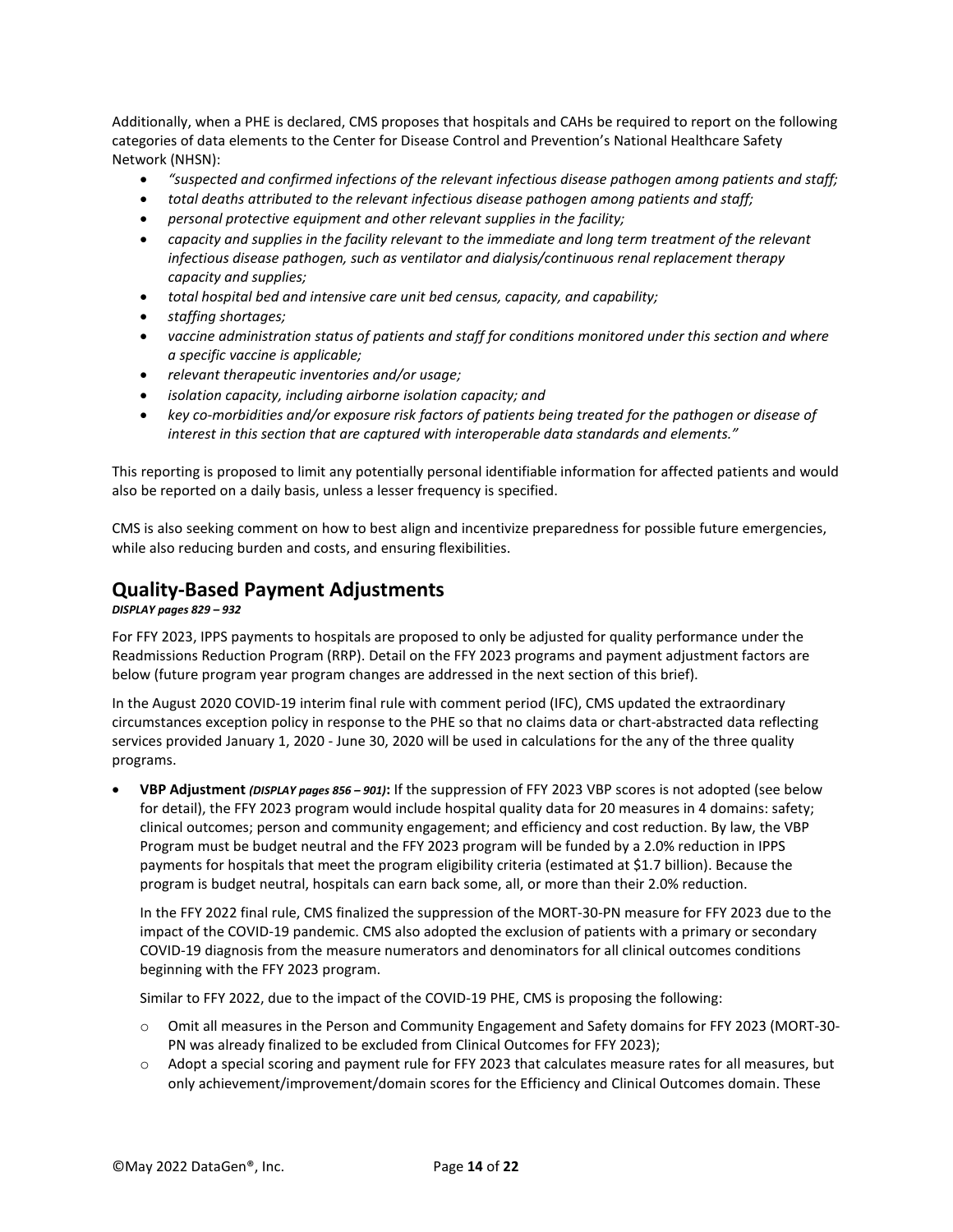scores are solely for information purposes as all hospitals will be given a value-based incentive payment amount that leaves base operating DRG payments unchanged for FFY 2023;

Beginning with the FFY 2023 program, CMS is will also include a covariate adjustment for patients with a clinical history of COVID-19 in the 12 months prior to the index admission for all mortality measures.

CMS recognizes that if these proposals are finalized it would have an implication on the Merit-based Incentive Payment System (MIPS) program since under the facility-based measurement option, clinicians eligible for facility-based measurement may have their MIPS quality and cost performance category scores based on the Total Performance Score of the applicable hospital from the Hospital VBP Program. Clinicians who would normally be assessed through facility-based measurement would need to identify another method of participating for the CY 2022 performance period/CY 2024 payment year or submit an application for reweighting a performance category or categories, if applicable.

As described, CMS is proposing to suppress measures for the FFY 2023 VBP program and therefore not adjust hospital payments for the program year. While the proposals are not finalized, CMS has calculated and published proxy factors based on the FFY 2021 program (there was no FFY 2022 program due to the impact of the COVID-19 pandemic). Hospitals should use caution in reviewing these factors as they do not reflect updated performance periods/standards, nor changes to hospital eligibility.

The proxy factors calculated using the traditional VBP methodology are published with the proposed rule are available in Table 16 on the CMS website at:

[https://www.cms.gov/sites/default/files/2022-](https://www.cms.gov/sites/default/files/2022-04/TABLE_16.__PROXY_HOSPITAL_VALUE_BASED_PURCHASING__VBP__PROGRAM_0.zip) 04/TABLE\_16. PROXY\_HOSPITAL\_VALUE\_BASED\_PURCHASING\_\_VBP\_\_PROGRAM\_0.zip.

Details and information on the program currently in place for the FFY 2021 program are available on CMS' QualityNet website at [https://qualitynet.cms.gov/inpatient/hvbp.](https://qualitynet.cms.gov/inpatient/hvbp)

• **RRP** *(DISPLAY pages 829 – 855)***:** The FFY 2023 RRP will evaluate hospitals on 5 conditions/procedures: acute myocardial infarction (AMI), heart failure (HF), chronic obstructive pulmonary disease (COPD), elective total hip arthroplasty (THA) and total knee arthroplasty (TKA), and coronary artery bypass graft (CABG). In the FFY 2022 final rule, CMS adopted the suppression of the pneumonia (PN) measure for the FFY 2023 due to the impact of the COVID-19 pandemic.

The RRP is not budget neutral; hospitals can either maintain full payment levels or be subject to a penalty of up to 3.0%.

Due to COVID-19 impacts, the FFY 2023 RRP will only use data from July 1, 2018 - December 31, 2019 and July 1, 2020 – June 30, 2021 for calculations.

CMS will exclude patients with a primary or secondary COVID-19 diagnosis from the measure numerators and denominators for all RRP conditions beginning with the FFY 2023 program.

Hospitals are grouped into peer groups (quintiles) based on their percentage of full-benefit dual eligible patients as a ratio of total Medicare FFS and Medicare Advantage patients during the same 3-year period as the program performance period. Hospital excess readmission ratios are compared to the median excess readmission ratio of all hospitals within their quintile for each of the measures. A uniform modifier is applied such that the adjustment is budget neutral nationally.

The data applicable to the FFY 2023 RRP program is still being reviewed and corrected by hospitals, and therefore CMS have not yet post factors for the FFY 2023 program in Table 15. CMS expects to release the final FFY 2023 RRP factors in the fall of 2022.

Details and information on the RRP currently are available on CMS' QualityNet website at [https://qualitynet.cms.gov/inpatient/hrrp.](https://qualitynet.cms.gov/inpatient/hrrp)

• **HAC Reduction Program** *(DISPLAY pages 902 – 932)***:** If the suppression of FFY 2023 HAC scores is not adopted (see below for detail), the FFY 2023 HAC program would evaluate hospital performance on 6 measures: the AHRQ Patient Safety Indicator (PSI)-90 (a composite of 10 individual HAC measures), Central Line-Associated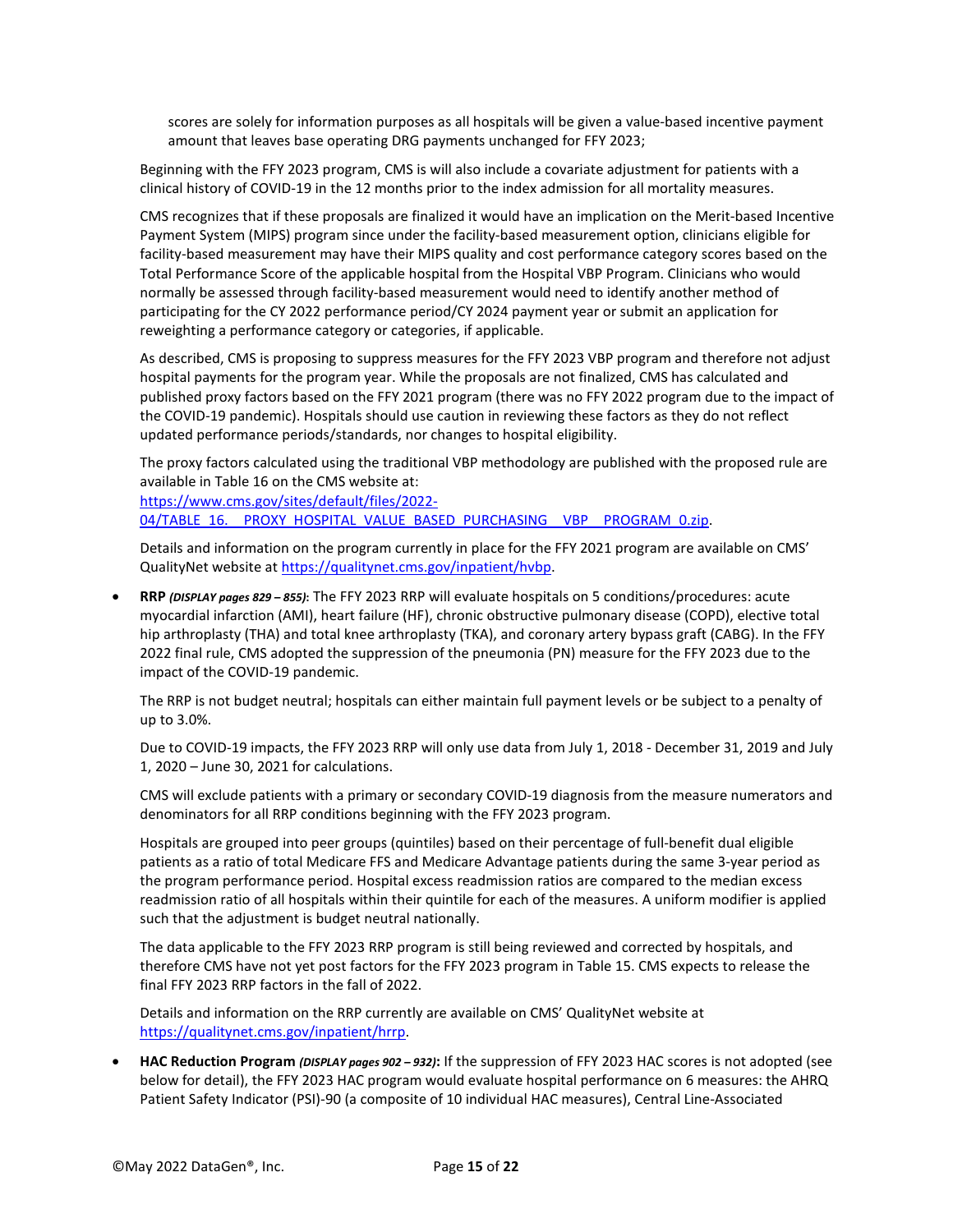Bloodstream Infection (CLABSI) rates, Catheter-Associated Urinary Tract Infection (CAUTI) rates, the Surgical Site Infection (SSI) Pooled Standardized Infection Ratio, Methicillin-resistant Staphylococcus Aurea (MRSA) rates, and Clostridium difficile (C.diff.) rates. The HAC Reduction Program is not budget neutral; hospitals with a total HAC Score that falls within the worst performing quartile for all eligible hospitals will be subject to a 1.0% reduction in IPPS payments. Total HAC scores are calculated by applying an equal weight to each measure for which a hospital has a score. CMS uses a continuous z-score methodology for HAC which eliminates ties in the program and enhances the ability to distinguish low performers from top performers.

In the FFY 2022 final rule, CMS adopted the extension of the COVID-19 data exclusion policy for Q3 and Q4 of 2020 for HAC. This results in the following FFY 2023 performance periods:

 $\circ$  FFY 2023: PSI-90 from July 1, 2019 – December 31, 2019 and January 1, 2021 – June 30, 2021, HAI from January 1, 2021 – December 31, 2021.

CMS is proposing to suppress the PSI-90 measure and the CDC NHSN HAI measures from the calculation of measure scores and Total HAC scores for the FFY 2023 program, thereby not penalizing any hospitals.

If this proposal is finalized, CMS would continue to provide measure results for the CDC NHSN HAI measures to hospitals via their hospital-specific reports. For the PSI-90 measure, CMS is proposing not to calculate or publically report measure results for the FFY 2023 program. Reporting of all measures by hospitals would still be required.

In FFY 2017 CMS adopted a policy for NHSN HAI data submission for newly opened hospitals that referred to the date that a hospital filed a notice of participation with the Hospital IQR Program. However, in FFY 2019 CMS transferred collection of the CDC NHSN HAI measures from Hospital IQR to HAC and therefore the requirement did not apply. In this proposed rule, CMS proposes to update the CDC NSHN HAI data submission requirements for newly opened hospitals beginning FFY 2023, such that hospitals with a Medicare Accept Date within the last 12 months of the performance period will be considered new. These newly-opened hospitals will not receive a measure score for any of the CDC NHSN HAI measures in HAC.

CMS also clarifies that the No Mapped Locations policy has been removed as of FFY 2023 and hospitals whom historically were able to receive a "no mapped locations" exemption for CLABSI and CAUTI from the HAC program will no longer receive that exemption. Instead, hospitals requesting to be exempt from reporting should submit an IPPS Measure Exception Form on the QualityNet website. If a hospital does not submit the form and not submit data, receive max z-score for these measures.

Details and information on the HAC currently are available on CMS' QualityNet website at [https://qualitynet.cms.gov/inpatient/hac.](https://qualitynet.cms.gov/inpatient/hac) 

### **Quality-Based Payment Policies—FFYs 2024 and Beyond**

For FFYs 2024 and beyond, CMS is proposing new policies for its quality-based payment programs.

- **VBP Program** *(DISPLAY pages 856 901)***:** CMS had already adopted VBP program rules through FFY 2023 and some program policies and rules beyond FFY 2023. CMS is proposing further program updates through FFY 2028, which include:
	- National performance standards for a subset of the FFYs 2025 and 2028 program measures (performance standards for other program measures for future program years will be put forward in future rulemaking).

Due to the impact of the COVID-19 PHE CMS is proposing to update baseline periods for the FFY 2025 program for Person and Community Engagement and Safety domains from CY 2021 to CY 2019.

CMS will resume the use of the pneumonia measure in the FFY 2024 program, with an exclusion of patients with a principal or secondary COVID-19 diagnosis from both the numerator and denominator.

Lastly, CMS is requesting information on the potential inclusion of the NHSN Health-care Associated *Clostridioides difficile* Infection Outcomes Measure and the NHSN Hospital-Onset Bacteremia & Fungemia Outcome Measure into the VBP program.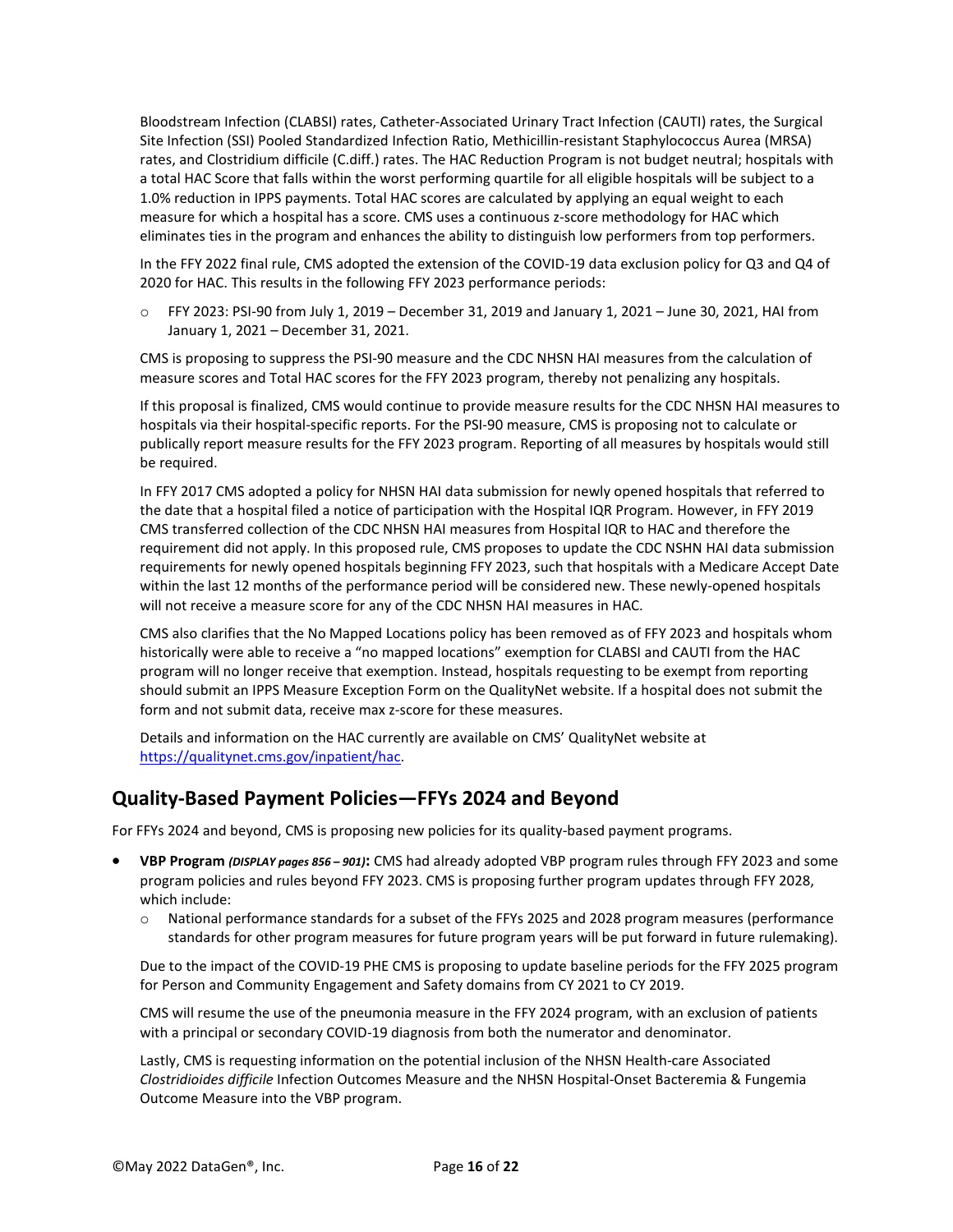• **RRP** *(DISPLAY pages 829 – 855)***:** CMS is proposing to resume the use of the pneumonia measure in the FFY 2024 program, with an exclusion of patients with a principal or secondary COVID-19 diagnosis from both the numerator and denominator. Beginning with the FFY 2023 program, CMS is also proposing to include a covariate adjustment for patients with a clinical history of COVID-19 in the 12 months prior to the index admission for all RRP measures.

Lastly, CMS requests comment on future inclusion of health equity performance in RRP. Specifically, CMS requests comment on (1) the benefit, potential risks, unintended consequences, and costs of incorporating hospital performance for beneficiaries with social risks factors; (2) linking performance in caring for socially atrisk populations and payment reductions by calculating the reductions based on readmission outcomes for socially at-risk beneficiaries compared to other hospitals or to performance for other beneficiaries within the hospital; and (3) measures or indicators of social risk that should be used to measure hospital's performance in achieving equity.

• **HAC Reduction Program** *(DISPLAY pages 902 – 932)***:** CMS is proposing to update the PSI-90 measure specifications to risk-adjust for COVID-19 diagnoses, beginning with the FFY 2024 HAC program.

In additional, there is a proposal to suppress CY 2021 data for the CDC NHSN HAI measures for the FFY 2024 program. This would result in the following performance periods:

 $\circ$  FFY 2024: PSI-90 from January 1, 2021 – June 30, 2022 and HAI from January 1, 2022 – December 31, 2022.

Separately, CMS is requesting information on the potential inclusion of the digital NHSN Healthcare-associated *Clostridioides difficile* Infection Outcomes Measure and the digital NHSN Hospital-Onset Bacteremia & Fungemia Outcome Measure into the HAC program.

#### **Updates to the IQR Program and Electronic Reporting Under the Program** *DISPLAY pages 1,063 – 1,256*

CMS is proposing 2 new measures for the IQR program beginning with the CY 2022 reporting period/FFY 2024 payment determination:

- Medicare Spending per Beneficiary (MSPB) Hospital (updated measure); and
- Hospital-Level Risk-Standardized Complication Rate (RSCR) Following Elective Primary Total Hip Arthroplasty (THA) and/or Total Knee Arthroplasty (TKA) measure.

CMS is proposing 1 new measure beginning with the CY 2023 reporting period/FFY 2025 payment determination:

• Hospital Commitment to Health Equity.

CMS is proposing 6 new measures beginning with the CY 2024 reporting period/FFY 2026 payment determination:

- Screening for Social Drivers of Health (with voluntary reporting for CY 2023);
- Screen Positive Rate for Social Drivers of Health (with voluntary reporting for CY 2023);
- Cesarean Birth eCQM (with self-select reporting for CY 2023);
- Severe Obstetric Complications eCQM (with self-select reporting for CY 2023);
- Hospital-Harm—Opioid-Related Adverse Events eCQM (self-select); and
- Global Malnutrition Composite Score eCQM (self-select).

CMS is proposing 1 new measure beginning with the CY 2026 reporting period (July 1, 2015 – June 30, 2026)/FFY 2028 payment determination:

• Hospital-Level, Risk Standardized Patient-Reported Outcomes Performance Measure (PRO-PM) Following Elective Primary THA/TKA (voluntary reporting for CY 2025 and CY 2026);

In addition, CMS is proposing to expand the measure outcome of the Hospital-Level, Risk-Standardized Payment Associated with an Episode of Care for Primary Elective THA/TKA Measure (NQF #3474) to include 26 clinically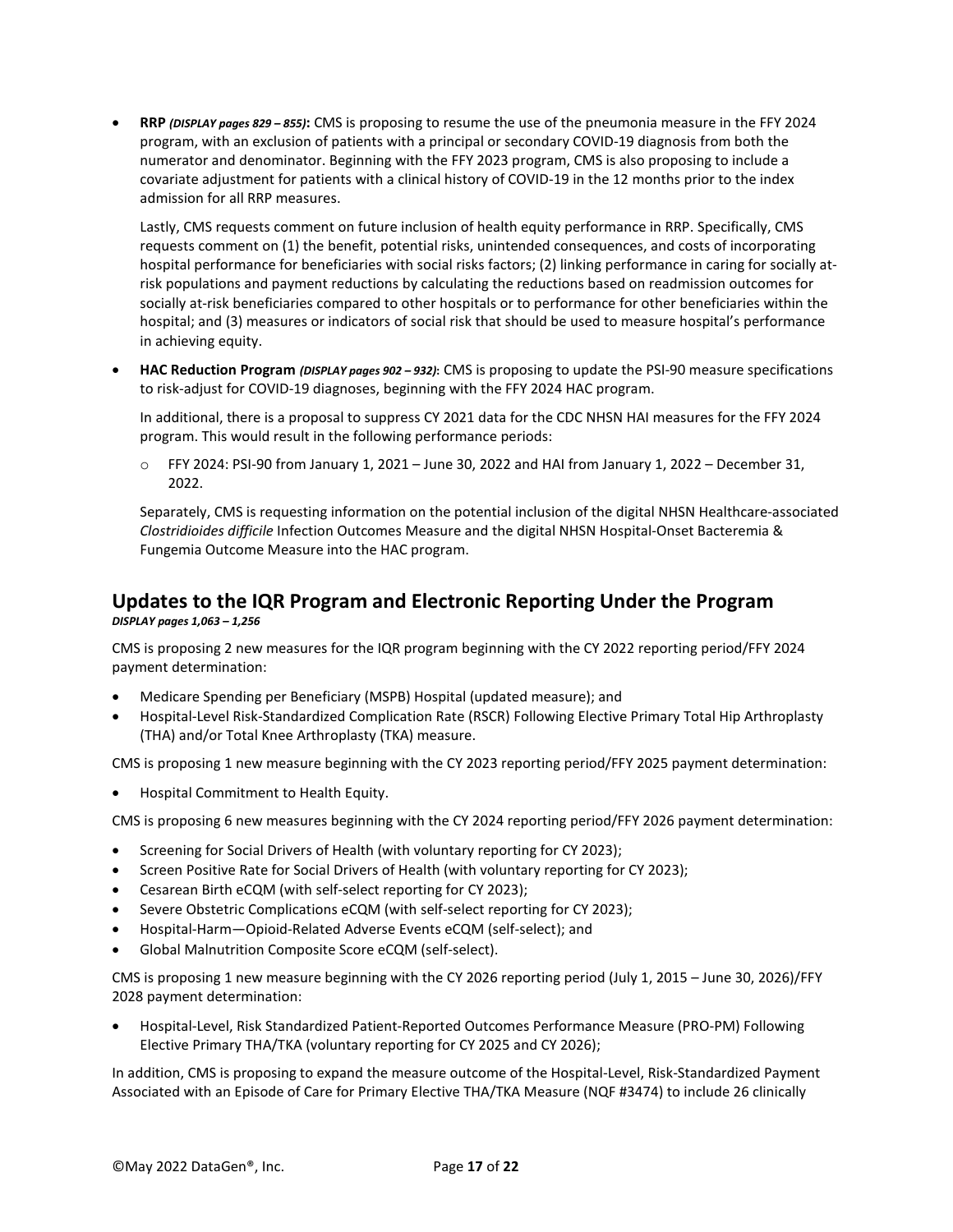vetted mechanism complication ICD-10 codes, beginning with the FFY 2024 payment determination. The measure "outcome" is the hospital-level, risk-standardized payment associated with a 90-day episode-of-care for primary elective THA and/or TKA.

Another refinement CMS is proposing is to the Excess Days in Acute Care (EDAC) After Hospitalization for Acute Myocardial Infarction (AMI) measure (NQF #2881), beginning with the FY 2024 payment determination. CMS is proposing to increase the minimum case count for reporting from 25 cases to 50 cases.

Beginning fall 2023, CMS is proposing to establish a publicly-reported hospital designation to capture the quality and safety of maternity care. The designation would be awarded to hospitals based on their reporting of "Yes" to both questions in the Maternal Morbidity Structural measure. With this, CMS is soliciting comment on the designation name and additional data sources to consider for purposes of awarding this hospital designation.

CMS is also requesting comment on additional activities to advance maternal health equity, with specific topics for comment listed on DISPLAY pages 1,215 – 1,218.

In this proposed rule, CMS is seeking comment on the potential of the following new measures for the IQR program. The measures and corresponding DISPLAY pages are as follows:

- NHSN Healthcare-Associated *Clostridioides difficile* Infection Outcome Measure (DISPLAY pages 1,220 1,225); and
- NHSN Hospital-Onset Bacteremia & Fungemia Outcome measure (DISPLAY pages 1,225 1,231).

Tables in the proposed rule on DISPLAY pages 1,200 – 1,208 outline the previously adopted and newly proposed Hospital IQR Program measure set for the FFYs 2024 – 2028 payment determination and subsequent years.

#### Reporting and Submission Requirements for eCQMs *DISPLAY pages 1,233 – 1,256*

CMS is proposing to modify eCQM reporting and submission requirements beginning with the CY 2024 reporting period/FFY 2026 payment determination, outlined below:

| <b>Reporting Period/Payment</b><br>Determination                                     | Proposed # of Self-Selected<br><b>Calendar Quarters Required</b> | Proposed eCQMs required                                                                                                            |
|--------------------------------------------------------------------------------------|------------------------------------------------------------------|------------------------------------------------------------------------------------------------------------------------------------|
| CY 2022 reporting period/FFY<br>2024 payment determination                           | 3                                                                | 4 self-selected                                                                                                                    |
| CY 2023 reporting period/FFY<br>2025 payment determination                           | 4                                                                | 3 self-selected<br>Safe Use of Opioids eCQM                                                                                        |
| CY 2024 reporting period/FFY<br>2026 payment determination<br>(and subsequent years) | 4                                                                | 3 self-selected<br>Safe Use of Opioids<br><b>Proposed</b> Cesarean Birth; and<br><b>Proposed Severe Obstetric</b><br>Complications |

In the FFY 2020 final rule CMS adopted to apply the zero denominator declarations policy and case threshold exemptions policy to hybrid measure reporting, with the indication that these policies would not be necessary during the voluntary reporting period for hybrid measures, but would be optional. The *"zero denominator declarations allow a hospital whose EHR is capable of reporting hybrid measure data to submit a zero in the denominator for the reporting of a measure if the hospital does not have patients that meet the denominator criteria of that hybrid measure... Similarly, the case threshold exemptions policy allows for a hospital with five or fewer inpatient discharges per quarter or 20 or fewer inpatient discharges per year in a given denominator declaration be exempted from reporting on that individual hybrid measure."*

CMS is proposing to remove both previously mentioned policies as an option for reporting of hybrid measures beginning with the FFY 2026 payment determination. CMS does not believe these policies are applicable for hybrid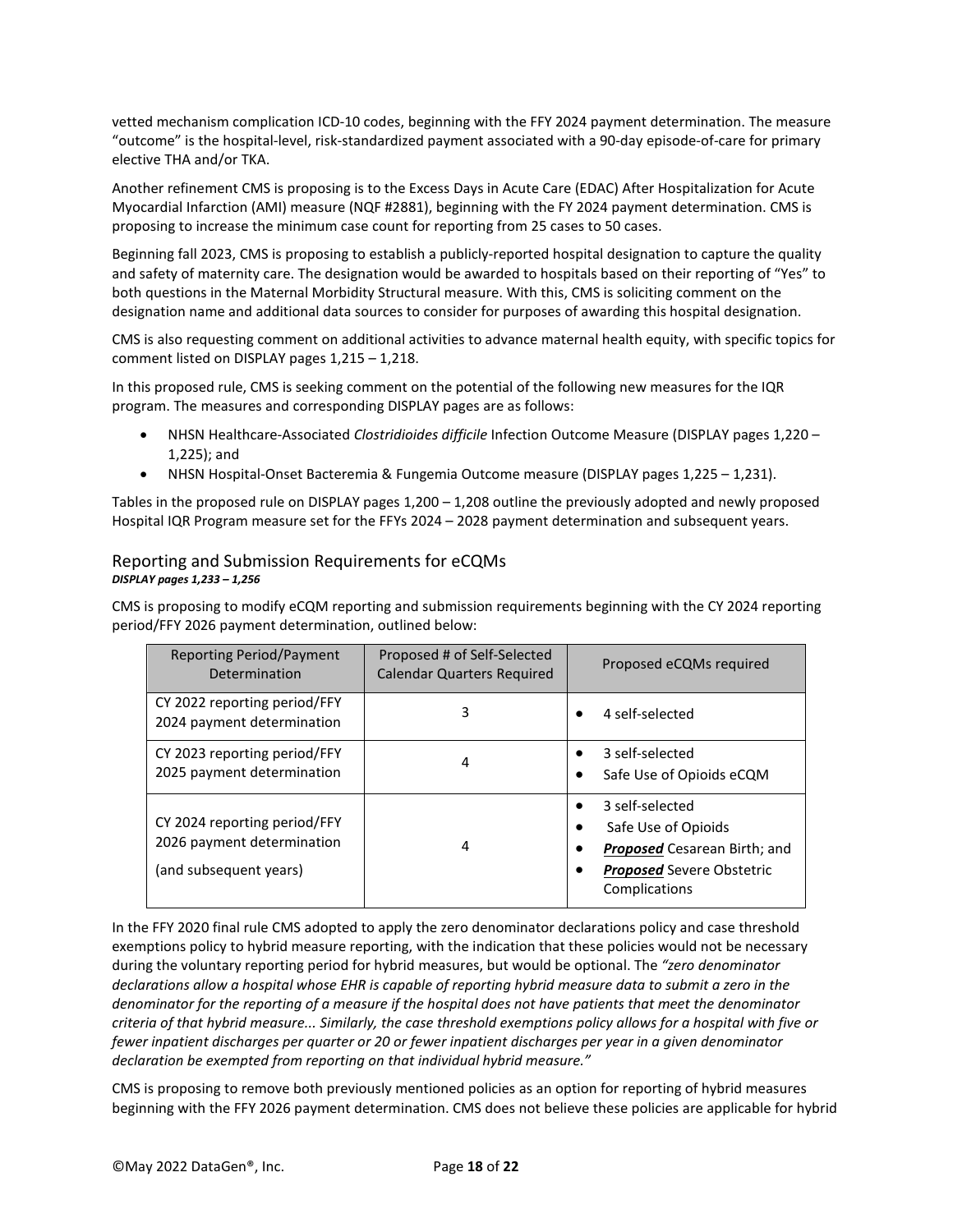measures due to the process of reporting the measure data because hybrid measures do not require that hospitals report a traditional denominator.

Lastly, beginning with CY 2022 eCQM data and affecting the FFY 2025 payment determination, CMS is proposing to update the eCQM validation process from the requirement to submit timely and complete data from 75 percent of requested records to 100 percent of requested records. This proposal will not impact finalized chart-abstracted measure validation policies.

#### **Request for Information – Current Assessment of Climate Change Impacts on Outcomes, Care, and Health Equity** *DISPLAY pages 1,018 – 1,022*

Research has shown that climate change causes harm to individuals through catastrophic events and chronic disease and therefore CMS is concerned for the health of individuals and wants to maintain uninterrupted operations in service of patients. CMS is seeking comment on how hospitals, nursing homes, hospices, home health agencies, and other providers can better prepare for the harmful impacts of climate change on their patients. CMS also wants guidance on how it can support these healthcare settings in doing so.

Areas for comment can be found on DISPLAY pages 1,020 – 1,022.

## **Request for Information – Overarching Principles for Measuring Healthcare Quality Disparities across CMS Quality Programs**

*DISPLAY pages 1,022 – 1,046*

CMS is working to advance health equity by designing, implementing, and operationalizing policies and programs that support health for all the people served by our programs, eliminating avoidable differences in health outcomes experienced by people who are disadvantaged or underserved, and providing care and support.

CMS requests comment on several following topics having to do with health equity in five key areas found on DISPLAY pages 1,045 - 1,046:

- identification of goals and approaches for measuring health care disparities and using measure stratification across CMS quality programs;
- guiding principles for selecting and prioritizing measures for disparity reporting across CMS quality programs;
- principles for social risk factor and demographic data selection and use;
- identification of meaningful performance differences; and
- guiding principles for reporting disparity results.

## **Request for Information – Advancing to Digital Quality Measurement and the Use of Fast Healthcare Interoperability Resources (FHIR) in Hospital Quality Programs**

#### *DISPLAY pages 1,046 – 1,056*

CMS has a continued focus on the use of digital data and advancements in technology to improve interoperability of healthcare data to improve quality measurement systems and to reduce reporting burden.

CMS is looking for feedback on its definition of digital quality measures (dQM) as a "software that processes digital data to produce a measure score or measure scores" and challenges related to non-electronic health record (EHR) data sources.

In addition, CMS is considering what, if any, additional CMS-specific implementation guides may be necessary to support future digital quality measurement. With this, CMS is considering how to best leverage the FHIR Application Programing Interface (API) technology to access and electronically transmit interoperable data and is looking for comment on additional venues to engage with implementers during the transition process.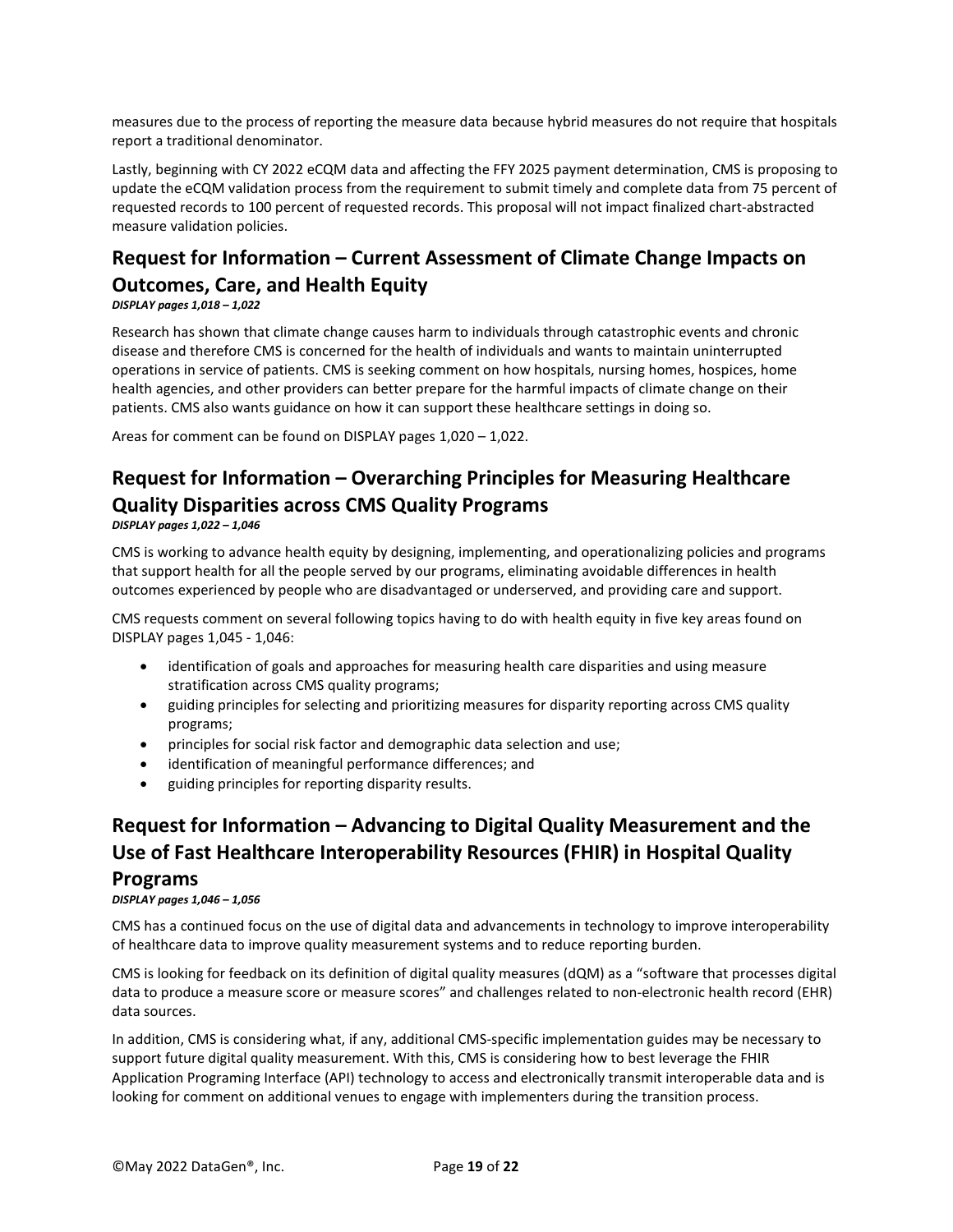Specific areas for comment can be found on DISPLAY page 1,056.

## **Request for Information – Advancing the Trusted Exchange Framework and Common Agreement**

*DISPLAY pages 1,057 – 1,062*

The 21<sup>st</sup> Century Cures Act of 2016 requires Health and Human Services (HHS) to develop or support a trusted exchange framework, including a common agreement among health information networks nationally. On January 18, 2022 the Trusted Exchange Framework and Common Agreement (TEFCA) Version 1 were released. *"The Trusted Exchange Framework is a set of non-binding principles for health information exchange, and the Common Agreement for Nationwide Health information Interoperability Version 1 (also referred to as Common Agreement) is a contract that advances those principles."* 

CMS is requesting comment on the TEFCA Version 1 and related concepts for future exploration, with specific topics for comment laid out on DISPLAY pages 1,061 – 1,062.

### **Promoting Interoperability Program**

#### *DISPLAY pages 1,297 – 1,372*

The Medicare Promoting Interoperability program provides incentive payments and payment reductions for the adoption and meaningful use of certified electronic health record technology.

CMS is proposing that beginning with CY 2023 reporting, the Query of PDMP measure will be required for eligible hospitals and CAHs participating in the program. CMS would maintain the 10 point value for the measure and the maximum total points available for Electronic Prescribing Objective would remain at 20 points.

If this proposal is finalized, CMS is proposing two exclusions to go along with it:

- *"Any eligible hospital or CAH that does not have an internal pharmacy that can accept electronic prescriptions for controlled substances that include drugs from Schedules II, III, and IV, and is not located within 10 miles of any pharmacy that accepts electronic prescriptions for controlled substances at the start of their EHR reporting period; and*
- *Any eligible hospital or CAH that cannot report on this measure in accordance with applicable law."*

CMS is also proposing to expand the Query of PDMP measure to include drugs from Schedules II, III, and IV.

Separately, CMS is proposing the addition of the Enabling Exchange Under the TEFCA measure, worth the total 30 points (if the scoring methodology proposals are finalized, otherwise 40 points) for the Health Information Exchange (HIE) objective. The measure would require a yes/no response. Eligible hospitals and CAHs would have three reporting options for this objective:

- *(1) "Report on both the Support Electronic Referral Loops by Sending Health Information measure and the Support Electronic Referral Loops by Receiving and Reconciling Health Information measure;*
- *(2) Report on the HIE Bi-Directional Exchange measure; or*
- *(3) Report on the proposed Enabling Exchange Under TEFCA measure,"*

In addition, CMS is proposing to add the Antimicrobial Use and Resistance (AUR) Surveillance measure to the Public Health and Clinical Data Exchange objective, beginning CY 2023 with a yes/no response. No additional points would be associated with the reporting of the measure, but it is still required to satisfy the objective.

There are currently three options for eligible hospitals and CAHs to demonstrate active engagement, which is *"when an eligible hospital or CAH is in the process of moving towards sending "production data" to a public health agency or clinical data registry, or is sending production data to a public health agency or clinical data registry."* Although the three options provide flexibility to meet the measures under the Public Health and Clinical Data Exchange objective, they do not provide incentive to move through the options to get to option 3. Therefore CMS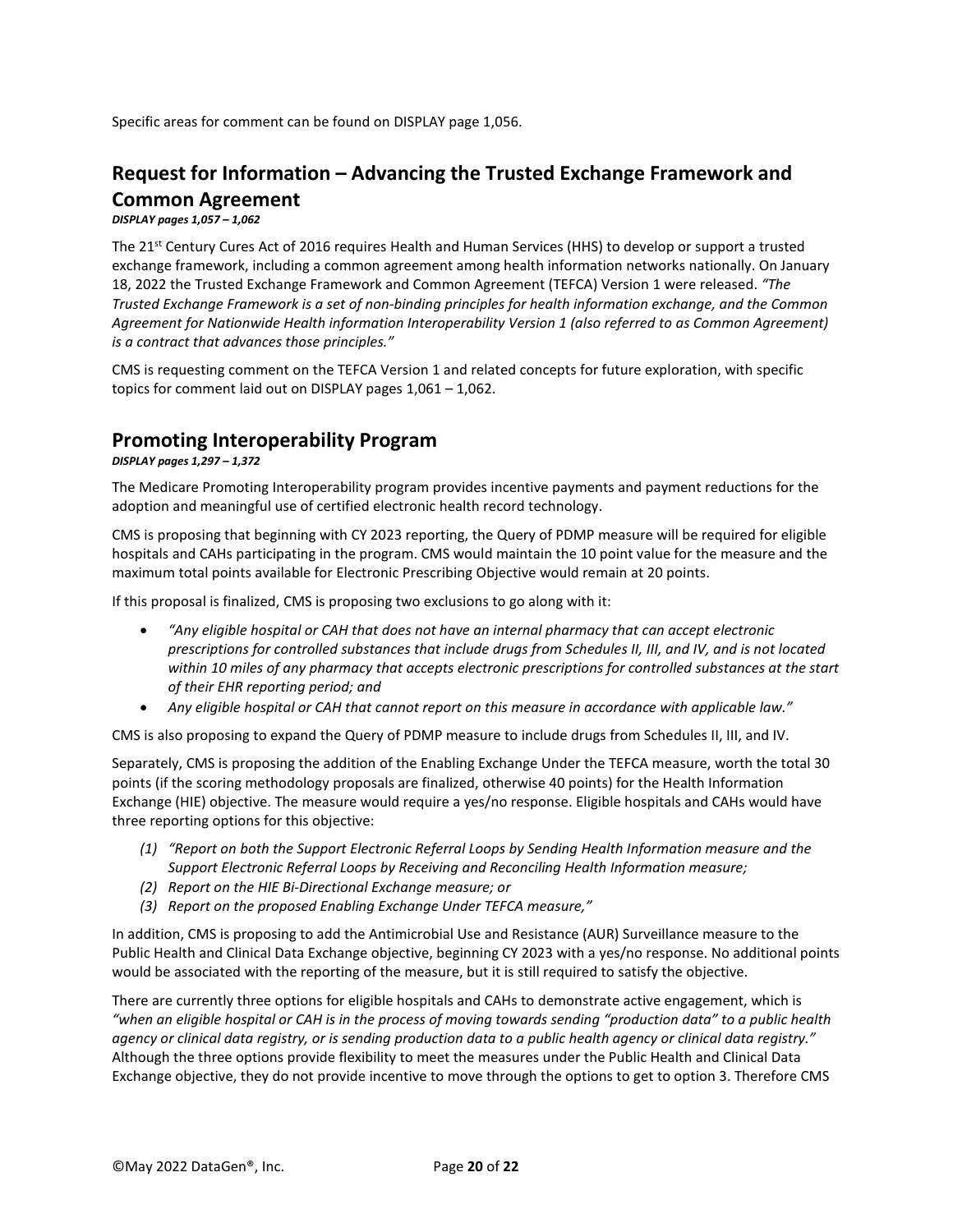is proposing to consolidate options 1 and 2 into one option beginning with CY 2023 reporting. The new options would be as follows:

- *(1) "Proposed Option 1. Pre-production and Validation (a combination of current option 1, completed registration to submit data, and current option 2, testing and validation);*
- *(2) Proposed Option 2. Validated Data Production (current option 3, production)."*

CMS is also proposing to require eligible hospitals and CAHs to report their level of active engagement for any of the measures associated with the Public Health and Clinical Data Exchange objective, beginning CY 2023. With this, CMS would also require that eligible hospitals and CAHs spend only one EHR reporting period at each level of active engagement.

In this proposed rule, CMS is making various proposals that would affect the scoring of the objectives and measures for the CY 2023 EHR reporting period, outlined below:

| Proposed Performance-Based Scoring Methodology Beginning with the CY 2023 EHR Reporting Period |                                                      |                   |                          |
|------------------------------------------------------------------------------------------------|------------------------------------------------------|-------------------|--------------------------|
|                                                                                                |                                                      | 2023:             | <b>Redistribution if</b> |
| <b>Objectives</b>                                                                              | <b>Measures</b>                                      | <b>Maximum</b>    | <b>Exclusion</b>         |
|                                                                                                |                                                      | <b>Points</b>     | Claimed                  |
| <b>Electronic Prescribing</b>                                                                  | e-Prescribing                                        |                   | 10 points to HIE         |
|                                                                                                |                                                      | 10 points         | Objective                |
|                                                                                                | Query of PDMP                                        | 10 points         | 10 points to e-          |
|                                                                                                |                                                      | (proposed to      | Prescribing              |
|                                                                                                |                                                      | be required)      | measure                  |
| <b>HIE</b>                                                                                     | Support Electronic Referral Loops by Sending         | 15 points         | No exclusion             |
|                                                                                                | <b>Health Information</b>                            | <u>(proposed)</u> |                          |
|                                                                                                | Support Electronic Referral Loops by Receiving       | 15 points         | No exclusion             |
|                                                                                                | and Reconciling Heath Information                    | (proposed)        |                          |
|                                                                                                | OR.                                                  |                   |                          |
|                                                                                                | HIE Bi-Directional Exchange measure                  | 30 points         | No exclusion             |
|                                                                                                |                                                      | (proposed)        |                          |
|                                                                                                | <b>OR</b>                                            |                   |                          |
|                                                                                                | Enabling Exchange under TEFCA                        | 30 points         | No exclusion             |
|                                                                                                |                                                      | (proposed)        |                          |
| <b>Provider to Patient</b>                                                                     | Provide Patients Electronic Access to Their          | 25 points         |                          |
| Exchange                                                                                       | <b>Health Information</b>                            | (proposed)        |                          |
| Public Health and                                                                              | Required with yes/no response                        |                   | If an exclusion is       |
| Clinical Data Exchange                                                                         | Syndromic Surveillance Reporting                     |                   | claimed for all 5        |
|                                                                                                | Immunization Registry Reporting<br>$\bullet$         |                   | measures, 25             |
|                                                                                                | <b>Electronic Case Reporting</b><br>$\bullet$        | 25 points         | points                   |
|                                                                                                | Electronic Reportable Laboratory Result<br>$\bullet$ | (proposed)        | redistributed to         |
|                                                                                                | Reporting                                            |                   | <b>Provide Patients</b>  |
|                                                                                                | <b>AUR Surveillance Reporting</b>                    |                   | <b>Electronic Access</b> |
|                                                                                                |                                                      |                   | to their Health          |
|                                                                                                |                                                      |                   | Information              |
|                                                                                                | Optional to report one of the following              | 5 points          |                          |
|                                                                                                | <b>Public Health Registry Reporting</b>              | (bonus)           |                          |
|                                                                                                | <b>Clinical Data Registry Reporting</b>              |                   |                          |

CMS is also proposing to publicly publish Medicare Promoting Interoperability Program data beginning with the CY 2023 reporting period on Care Compare. This would include the total score of up to 105 points and the CMS EHR certification ID. CMS is not proposing to publish individual measure scores at this time. This would be available as